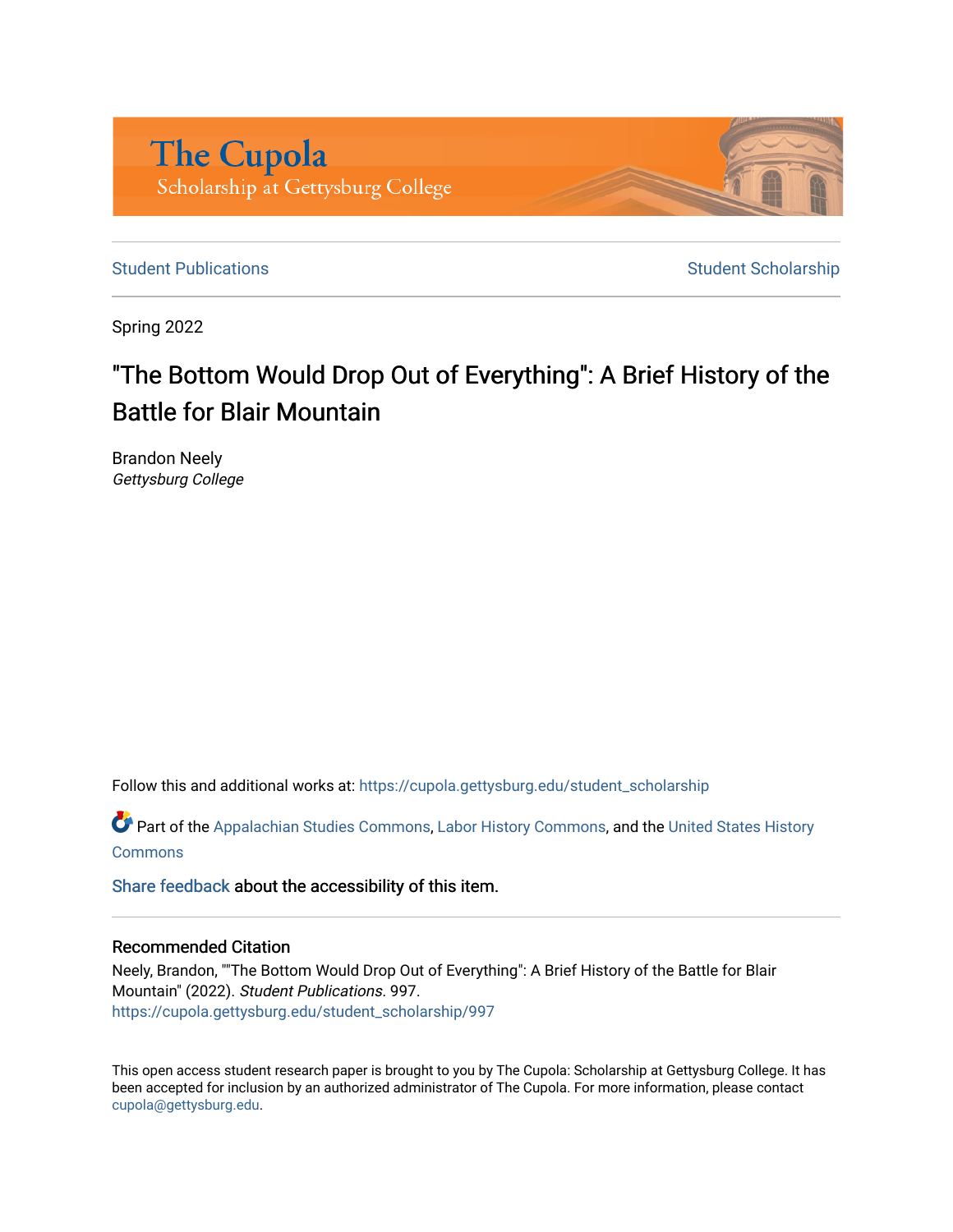### "The Bottom Would Drop Out of Everything": A Brief History of the Battle for Blair **Mountain**

#### Abstract

In the summer of 1921, thousands of Appalachian miners took up arms and marched in southwest West Virginia. Fighting back against attacks on miners' unions like the United Mine Workers of America, the conflict quickly turned violent. The Battle for Blair Mountain, as it came to be known, was one of the largest labor strikes in American history and impacted the history of the Coal Wars and the United States for decades to come. This analysis uses interviews with people who experienced the battle as well as the speeches of labor leaders Samuel Gompers and John Lewis to discuss the events and implications of the battle.

#### Keywords

blair mountain, labor strike, mining, coal wars, labor history

## **Disciplines**

Appalachian Studies | Labor History | United States History

#### **Comments**

Written for HIST 348: Early 20th Century America

#### Creative Commons License



This work is licensed under a [Creative Commons Attribution 4.0 License](https://creativecommons.org/licenses/by/4.0/).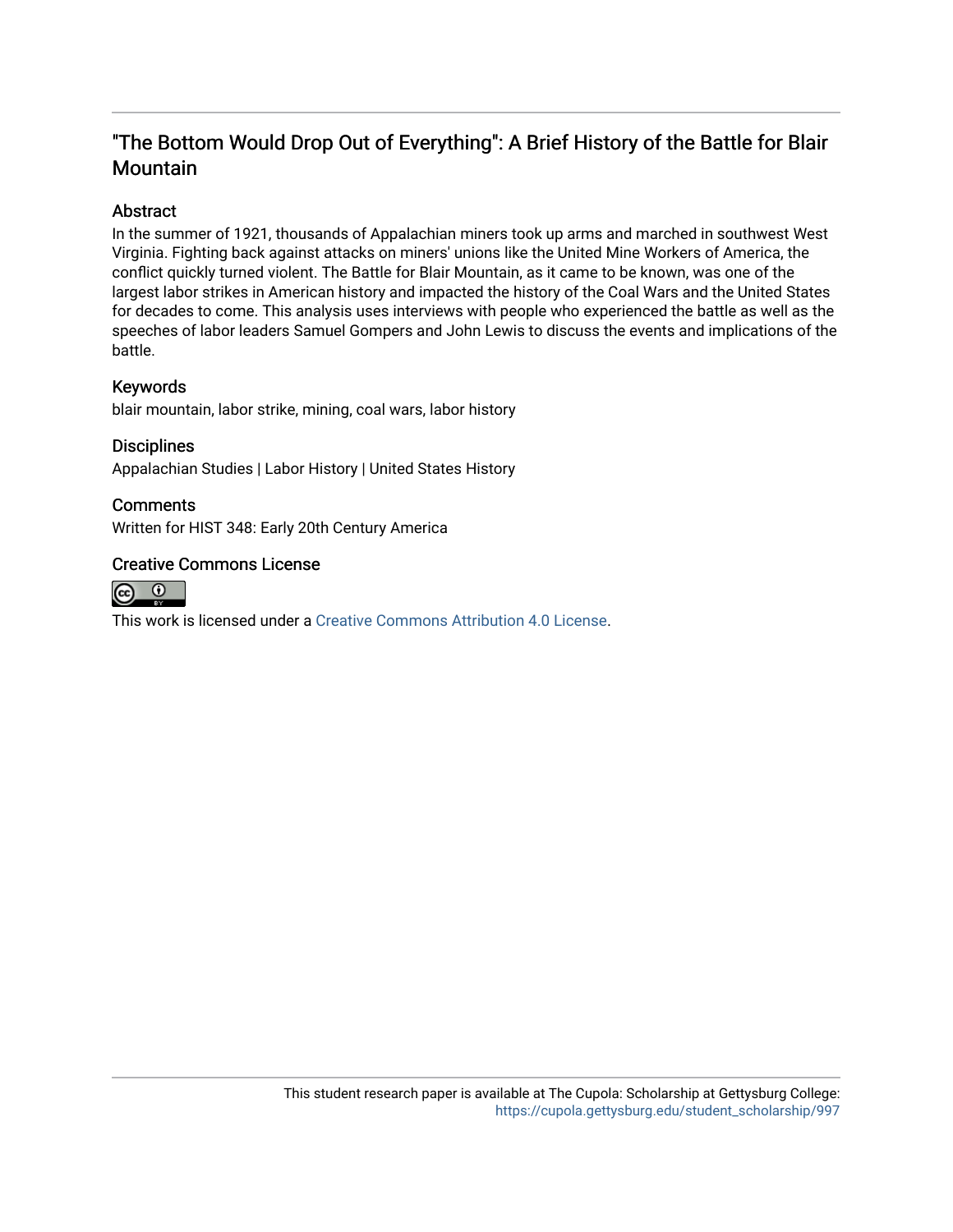"The Bottom Would Drop Out of Everything":

A Brief History of the Battle for Blair Mountain

Brandon Neely History 348: Early 20<sup>th</sup> Century America Dr. Michael Birkner April 27, 2022

Word Count: 5,224

I affirm that I have upheld the highest principles of honesty and integrity in my academic work and have not witnessed a violation of the Honor Code.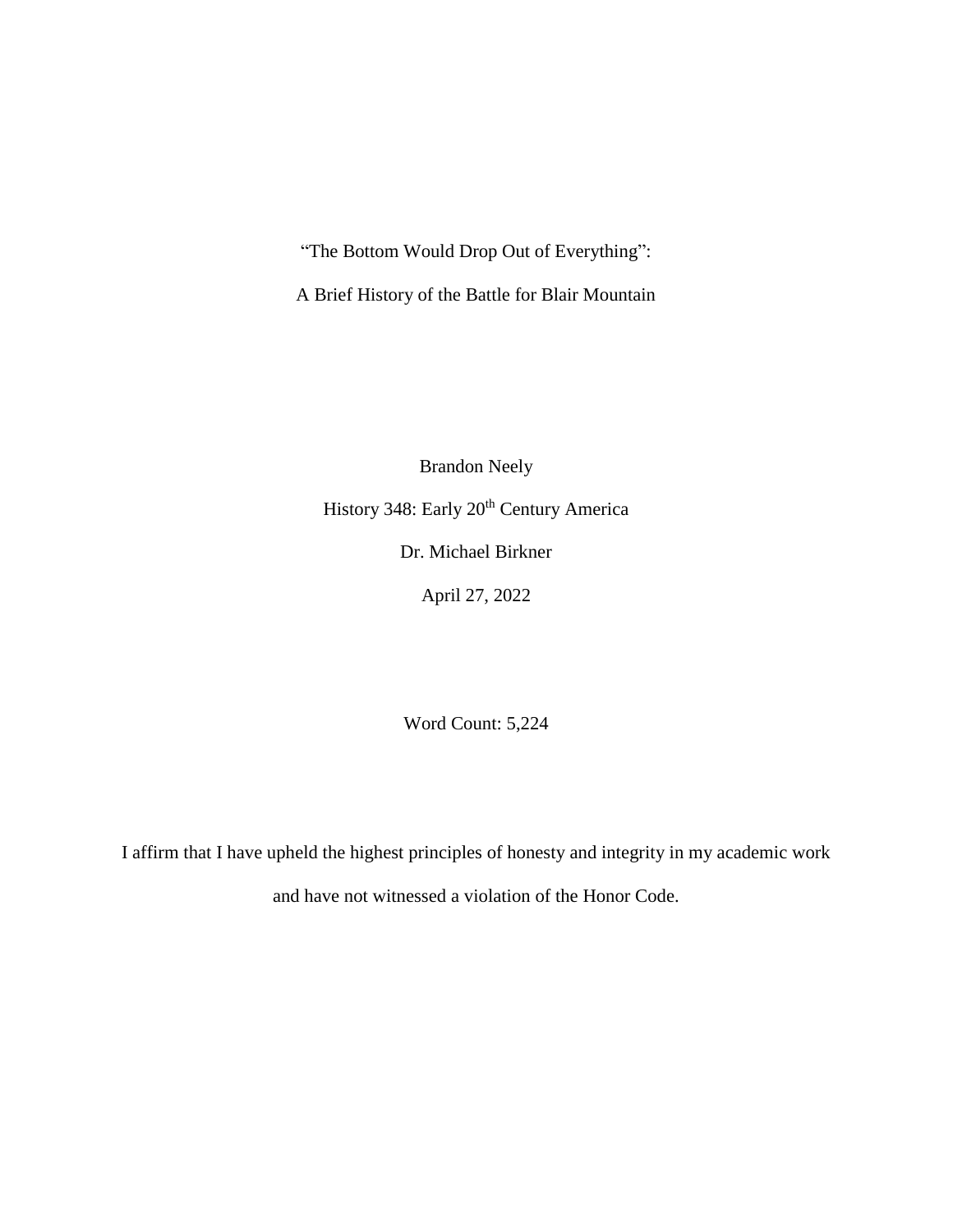In the summer of 1921, West Virginia went to war. Armed pickets patrolled the hills of Logan County, shooting those who could not provide military passcodes.<sup>1</sup> Military entrenchments stocked with Thompson submachine guns guarded coal company towns throughout the region.<sup>2</sup> While companies of US Army soldiers constructed posts on the mountains, bombing planes flew overhead, conducting surveillance.<sup>3</sup> Private planes, as well, flew over the combatants, dropping gas bombs and improvised explosive devices.<sup>4</sup> In what would become known as the Battle for Blair Mountain, tens of thousands of West Virginia mine workers led an armed uprising against the local coal companies and their private detectives, becoming the largest labor movement in American history.

Though the Battle for Blair Mountain was only one of dozens of miner revolts in the "Coal Wars" of the early 19<sup>th</sup> century, it is especially notable for the sheer number of those involved, the violence of the uprising itself, and the awareness it raised for the miner's labor movement. Two groups of sources are especially valuable in understanding the Battle for Blair Mountain: First, a series of interviews conducted for *Even the Heavens Weep*, a 1985 documentary on the "Coal Wars". The transcripts, available through the West Virginia State Archives, provide first-hand accounts of the battle and discussions of its practical legacy. These oral histories from some of the last living Americans to have experienced the battle have not been meaningfully included in the

<sup>2</sup> Ethan Karnes and Shaun Slifer, "The Land Will Tell the Story: Beneath the Soil of Blair Mountain," Beneath the Soil of Blair Mountain, accessed April 26, 2022,

[https://storymaps.arcgis.com/stories/9aff728b3785441aa512f0adf4286b3d.](https://storymaps.arcgis.com/stories/9aff728b3785441aa512f0adf4286b3d)

<sup>&</sup>lt;sup>1</sup> Herman Pugh, "Statement of John Brown, in Re: Invasion of Logan County by Miners" (Herman N. Pugh Shorthand Reporting, October 1921), Radford University Collections, William C. and Bill Blizzard When Miners March Collection[, https://monk.radford.edu/records/item/17807-statement-of-john-brown](https://monk.radford.edu/records/item/17807-statement-of-john-brown-in-re-invasion-of-logan-county-by-miners?offset=1)[in-re-invasion-of-logan-county-by-miners?offset=1,](https://monk.radford.edu/records/item/17807-statement-of-john-brown-in-re-invasion-of-logan-county-by-miners?offset=1)17-20.

<sup>&</sup>lt;sup>3</sup> "Army Fliers Fall in West Virginia," *The New York Times*, September 4, 1921, sec. 1.

<sup>4</sup> James Green, *The Devil Is Here in These Hills: West Virginia's Coal Miners and Their Battle for Freedom* (New York: Atlantic Monthly Press, 2015), 278.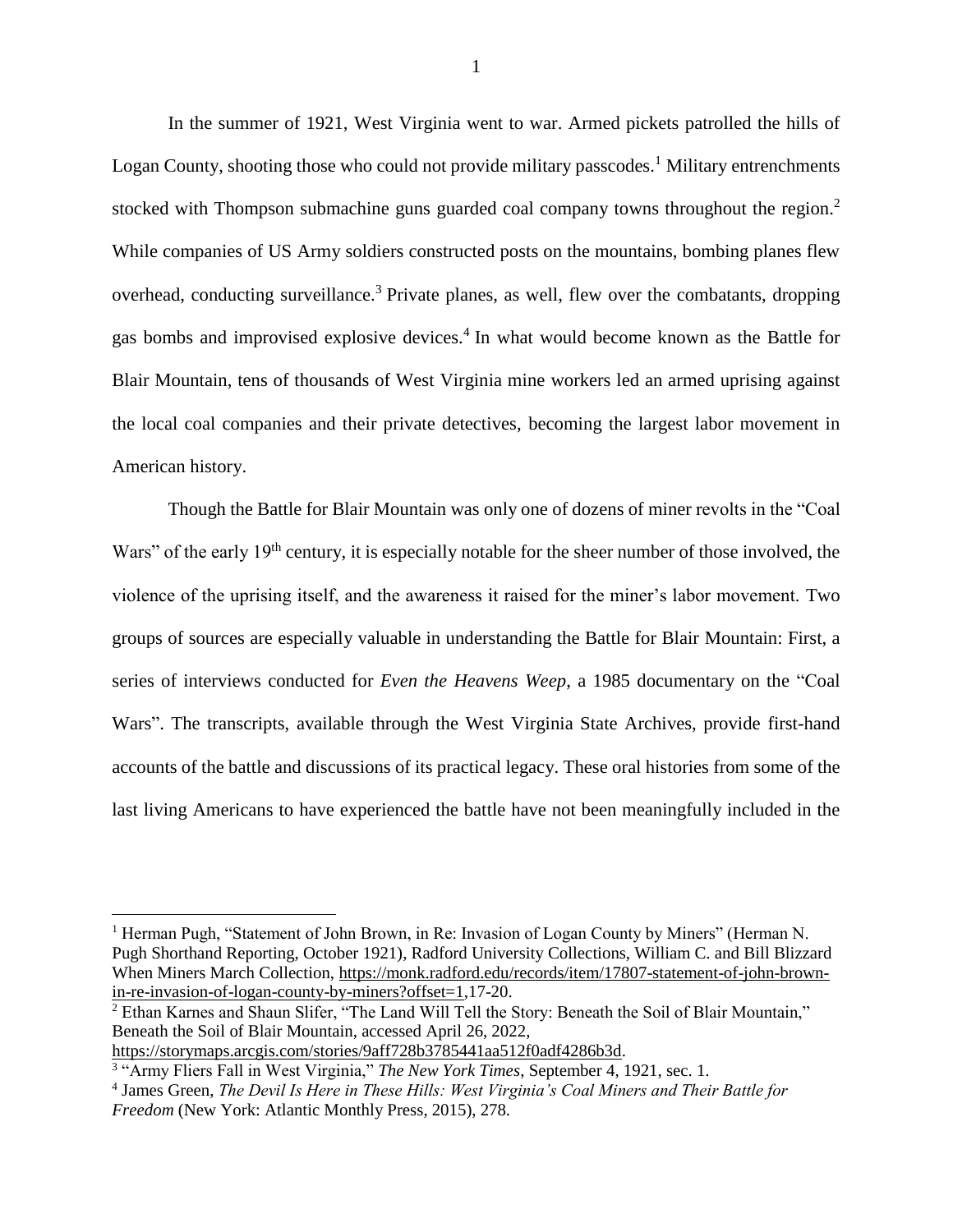written historiography of the Battle for Blair Mountain.<sup>5</sup> This analysis aims to introduce their voices to the historical record.

Second, the speeches and writings of two major labor leaders are used to help contextualize the events of Blair Mountain within larger national and industrial trends: Samuel Gompers, president of the American Federation of Labor (AFL) and John Lewis, president of the United Mine Workers of America (UMW).<sup>6</sup> By considering national leaders who aimed to influence national and corporate policy and local participants whose goals reflect the lived experiences of West Virginia miners, the Battle for Blair Mountain is understood as both part of a nationwide decades-long struggle as well as a local event which reflects the specific challenges of Appalachian miners.

It is most practical to begin an analysis of the Battle for Blair Mountain with labor conditions after World War One. During the Great War, American war manufacturing industries increased, including the coal industry, which helped fuel the vehicles that brought Yankee doughboys across the Atlantic and onto European battlefields. This revenue growth increased miner salaries; average hourly earnings of bituminous-coal miners leaped from \$0.358 in 1914 to \$0.759 in 1919.<sup>7</sup> Miner's unions grew during the war years, advocating for better working conditions and higher wages. These unions helped reduce miner's dependence on coal operators, who commonly provided substandard houses in "company towns" and used "scrip", a "form of

<sup>&</sup>lt;sup>5</sup> The transcripts of these interviews retain both the speech patterns of rural West Virginians as well as the typewritten errors of the transcribers. Thus, misspellings and typos have been edited for the sake of clarity when they appear to reflect a transcription error rather than the authentic voice of the subject.

<sup>&</sup>lt;sup>6</sup> There are dozens of other leaders whose impact on the Battle for Blair Mountain deserve study, most notably "Mother" Mary Jones, co-founder of the Industrial Workers of the World, and Phillip Murray, vice president of the UMW. Regional leaders like Fred Mooney, Frank Keeney, and Bill Blizzard would also be valuable for further study on this topic. However, for the sake of brevity and clarity, these leaders are not meaningfully studied here.

<sup>7</sup> Witt Bowden, "War and Postwar Wages, Prices, and Hours, 1914-23 and 1939-44: Part 1. - Comparisons of World Wars I and II," *Monthly Labor Review* 61, no. 4 (October 1945): 613–23, 614.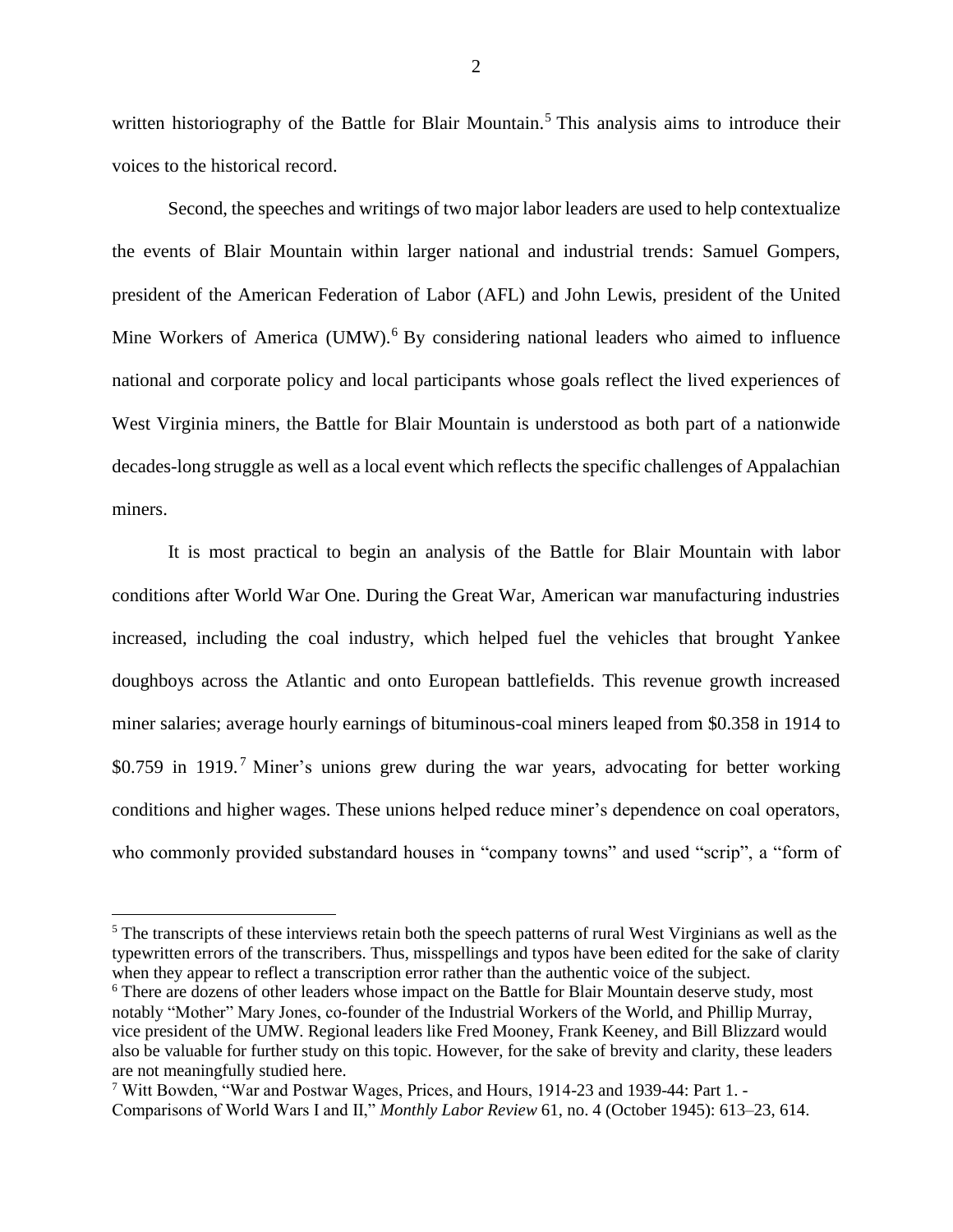company money that could be redeemed at the company store" but nowhere else.<sup>8</sup> As a local farmer intoned, "If that union would to be broke, why… I'd think us poor fellows would have to just work and do the best you could. Root hog or die for to make a living… and I think the bottom would drop out of everything."<sup>9</sup>

However, when the Great War formally concluded in 1918, demand for coal declined, especially the "soft coal" which struggled to compete with oil in the domestic market.<sup>10</sup> John Lewis, president of the UMW and former miner, argued that the coal operators' continued expansion in the face of declining demand was nothing more than an "orgy of speculative investment in an over-done industry" which led to "self-inflicted losses." <sup>11</sup> Because coal companies were unwilling to stop post-war expansion, they turned to wage reduction to ensure profitability. This, of course, led to conflict with coal unions like Lewis' UMW. At the same time, though, labor unions weakened nation-wide. During the war, union membership increased by 2,503,100 members, almost doubling in size. In the following three years, membership would decline by 26%, atrophying 1,330,800 members.<sup>12</sup>

This challenge to unions was felt acutely by the UMW, formed in 1890 to strike for better wages and conditions for coal miners. Though the UMW had been effective in expanding membership into northern West Virginia, southern West Virginia remained difficult to unionize. Mingo County, home of the state's richest coalfield, was one such non-union county which the

<sup>&</sup>lt;sup>8</sup> "Arthur Kilgore Mine Scrip Collection," Yale University Energy History, accessed April 26, 2022, [https://energyhistory.yale.edu/library-item/arthur-kilgore-mine-scrip-collection.](https://energyhistory.yale.edu/library-item/arthur-kilgore-mine-scrip-collection)

<sup>&</sup>lt;sup>9</sup> Ronce Hunter, Interview with Ronce Hunter, interview by Dave Ferraro, n.d., West Virginia Archives, [https://archive.wvculture.org/history/labor/hunterronce.pdf,](https://archive.wvculture.org/history/labor/hunterronce.pdf) 9.

<sup>10</sup> Melvyn Dubofsky and Warren Van Tine, *John Lewis: A Biography* (New York: The New York Times Book Company, 1977), 76.

<sup>&</sup>lt;sup>11</sup> John Lewis, *The Miners' Fight for American Standards* (Indianapolis: The Bell Publishing Company, 1925), 26.

<sup>12</sup> Leo Wolman, *The Growth of American Trade Unions, 1880-1923* (Washington, D.C.: National Bureau of Economic Research, 1924), 34.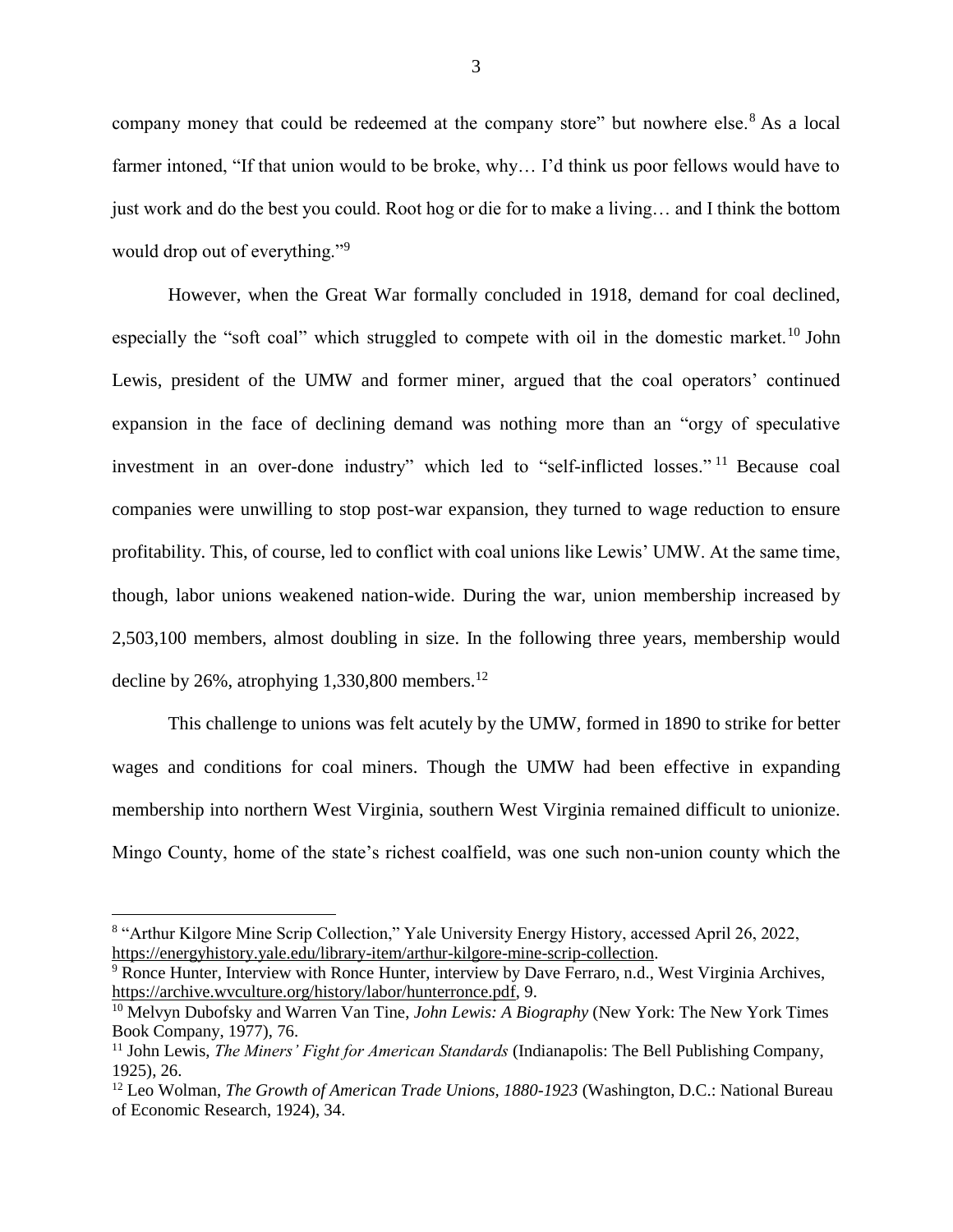UMW hoped to add to their organization.<sup>13</sup> Meanwhile, neighboring Logan County was "the base" of the mine operators' power" and home to County Sheriff Don Chafin, who was paid by coal operators to "protect them against the union and its organizers."<sup>14</sup> Chafin was infamous among coal miners. One woman who experienced the battle as a child remembered, "I hardly drew a breath while I was there in Logan town. It was just frightful to think that they were under… they couldn't unionize or do what they wanted to do. They had thugs, I think is what they called them and people were just afraid to go."<sup>15</sup> Another shivered that Chafin "was a regular king in Logan County. […] He'd give [local men] authority to carry a gun and put a tin badge on and tell them to keep all the union organizers out of Logan County."<sup>16</sup> When the battle came, Chafin would lead the coal operators' private army.

The UMW attempted to unionize despite Chafin's intimidation, which coal operators used to justify violent crackdowns on mine laborers. Beginning in 1920, Mingo County miners were forced to sign contracts asserting that they would not "assist or encourage in any way, the United Mine Workers of America, The I. W. W., or any other labor union, organization or association."<sup>17</sup> These contracts were especially egregious to Samuel Gompers, president of the AFL, who emphasized that such "blank contracts" could lead to discrimination against union members nationwide. Speaking at the Industrial Conference in Washington, D.C., Gompers exclaimed, "they are laying the basis for suits against these officers or these organizations should they attempt

<sup>13</sup> Robert Shogan, *The Battle of Blair Mountain: The Story of America's Largest Labor Uprising* (Boulder: Westview Press, 2004), 4.

 $14$  Ibid.

<sup>&</sup>lt;sup>15</sup> Hazel Riley, Interview with Hazel Riley, interview by Beth Nogay, n.d., West Virginia Archives, [https://archive.wvculture.org/history/labor/rileyhazel.pdf,](https://archive.wvculture.org/history/labor/rileyhazel.pdf) 3.

<sup>&</sup>lt;sup>16</sup> Maxey Mullins, Interview with Maxey Mullins, interview by Dave Ferraro, n.d., West Virginia Archives, [https://archive.wvculture.org/history/labor/mullinsmaxey.pdf,](https://archive.wvculture.org/history/labor/mullinsmaxey.pdf) 8.

<sup>&</sup>lt;sup>17</sup> "Blank Coal Labor Contract, 1920s," 1920s, West Virginia Archives, Logan Coal Operators Association Collection. "I. W. W." refers to the Industrial Workers of the World, a labor union established in 1905.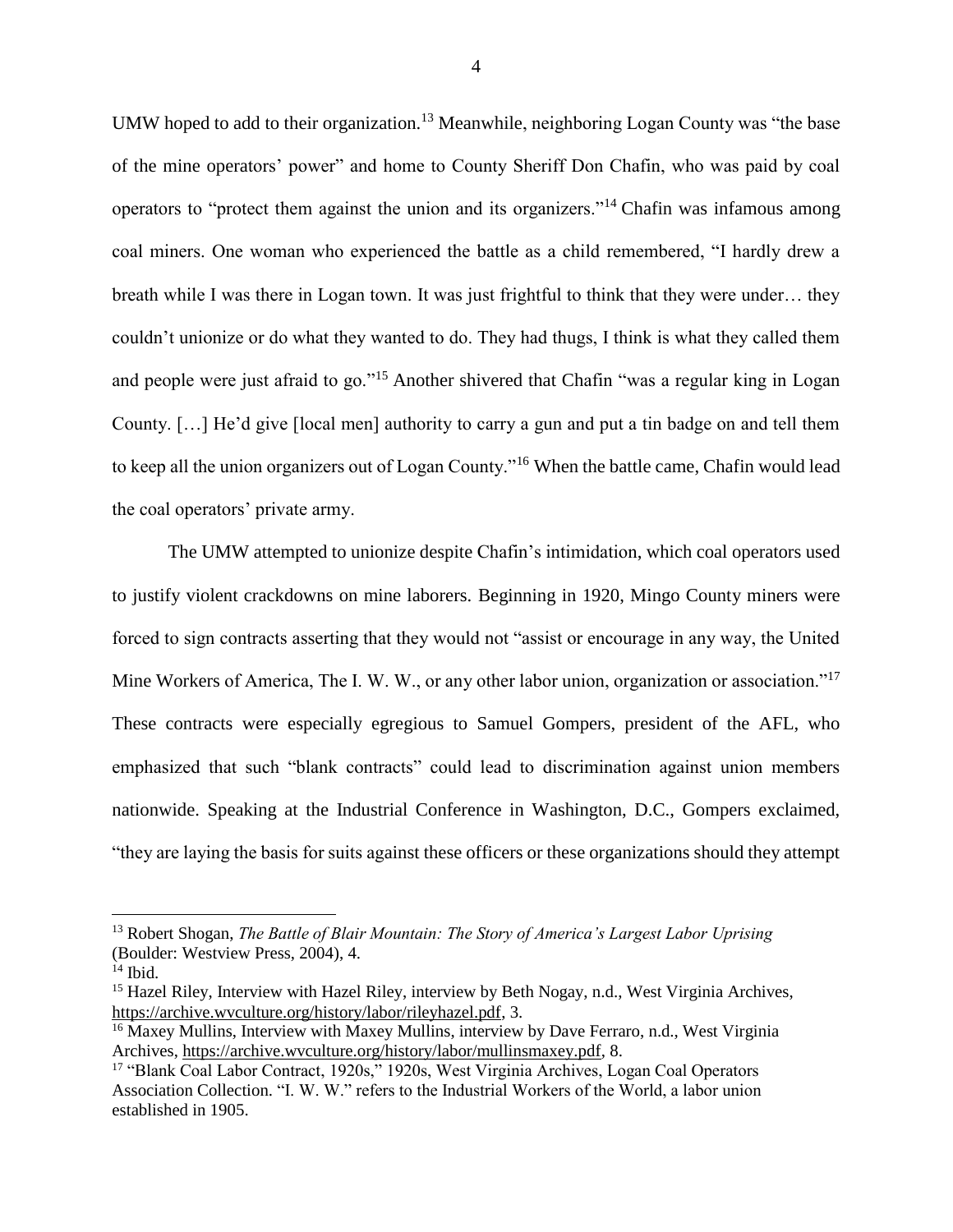to organize any of those employees in any of the unions."<sup>18</sup> Gompers identified the threat clearly: if "blank contracts" from West Virginia were not struck down as illegal, then they posed a threat to labor unions everywhere.

The discrimination formalized in "blank contracts" was not new, however. Miners from the period attested to violent attempts at preventing union membership. One miner remembered that when his father delivered union messages to another miner's home, deputies "knocked him the head over here  $[\dots]$  and shot at him, and they cut him, too."<sup>19</sup> Miners who defied blank contracts or refused to sign were fired, "driven like cattle from their homes, and their goods were thrown out into the roads."<sup>20</sup> In May 1920, attempts to evict miners would lead to the first hostilities of the Battle for Blair Mountain.

Known as the "Matewan Massacre" or "The Battle of Matewan", the affair was the clash of miner-aligned law enforcement and operator-employed private detectives from the Baldwin-Felts Agency in Matewan, West Virginia. It was well known that the Felts agents "brutally beat union organizers as they were ordered", and their presence in the town was not appreciated by the violent chief of police Sid Hatfield. Decades after the Matewan Massacre, a local man remembered fearing the Felts agents as a child: "They hated them. They hated one another. They were hired killers and back in the country they didn't take no stuff. Everybody loved to shoot then they liked to shoot at them too."<sup>21</sup> In front of the town hardware store, the agents and the police met,

<sup>18</sup> Samuel Gompers, *The Postwar Years 1918-21*, vol. 11, The Samuel Gompers Papers (Urbana: University of Illinois Press, 2009), 175.

 $19$  Bailey Dave and Dewey Gunnoe, Coal Company Violence Against Union Organizers in the 1920s, interview by Mary Hufford, Audio Recording, 1996, Library of Congress, [https://www.loc.gov/item/cmns001904/.](https://www.loc.gov/item/cmns001904/)

 $\frac{20 \text{ William} \times \text{S}}{20 \text{ William} \times \text{S}}$  (West Virginia Coal Fields," § Committee on Education and Labor (1921), 5.

<sup>&</sup>lt;sup>21</sup> Paul Maynard, Interview with Paul Maynard, interview by Beth Nogay, n.d., West Virginia Archives, [https://archive.wvculture.org/history/labor/maynardpaul.pdf,](https://archive.wvculture.org/history/labor/maynardpaul.pdf) 5.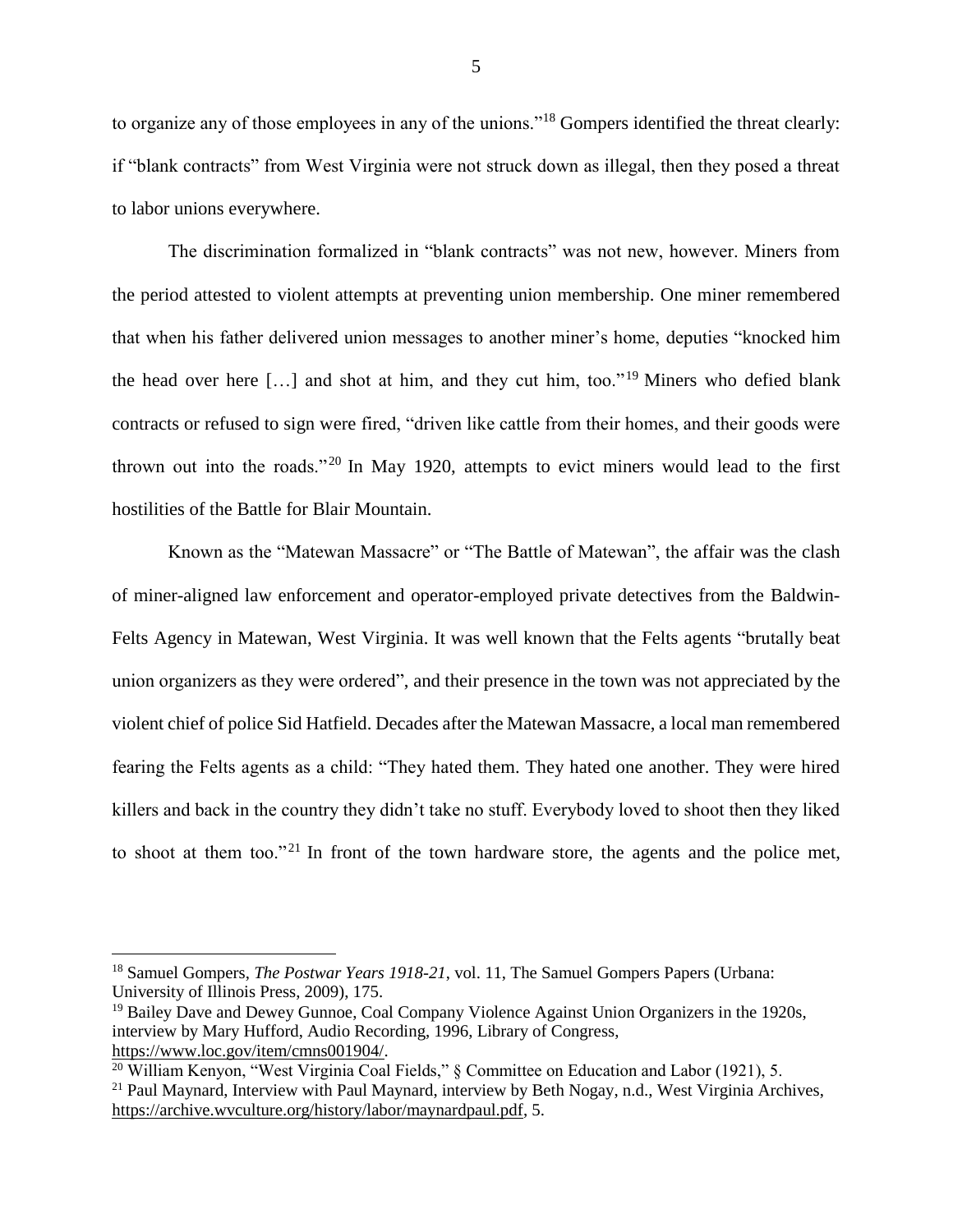immediately arguing before gunfire broke out.<sup>22</sup> When the dust settled, 10 men were killed, including Matewan mayor Cabell Testerman and head detective Albert Felts.

In the hugely popular trial which followed, Hatfield and his men were acquitted, convincing miners "who had stood vigil" that armed resistance could work against the powerful private agencies arrayed against them.<sup>23</sup> National leaders touted the events as a response to the illegal behavior of coal operators and called for government intervention on behalf of mining communities. Samuel Gompers wrote to Senator William Kenyon "that the invasion of West Virginia by an armed band of men in pay of absentee owners of West Virginia mining property constitutes a suspension of the constitutional guarantees" of the United States.<sup>24</sup> This rhetorical approach – the emphasis of coal operators denying miners their civil liberties and ability to respond through the legal system – would define Gompers' and Lewis' responses to the events which followed.

Though the legal victory would boost morale for union organizers, hopes were dashed when Sid Hatfield was assassinated by Felts agents on August 1, 1921.<sup>25</sup> William Blizzard, son of miner army leader Bill Blizzard, remembered that the "news went out to every hamlet and coal camp and miners already furious could contain themselves no longer […] The miners began to reach for their rifles, as they could see no possibility of help from any official source."<sup>26</sup> Miners across West Virginia were ready to arm themselves and march to Mingo and Logan counties to expand the union and fight back against operator aggression. Before they began their assembly in southern West Virginia, UMW District 17 leaders Fred Mooney and Frank Keeney articulated

<sup>22</sup> It remains unresolved as to who initiated the gunfire.

<sup>23</sup> "Jury Acquits 16 of Coal Strike Murder," *The New York Times*, March 22, 1921.

<sup>24</sup> Gompers, *The Postwar Years*, 295.

<sup>25</sup> "Sid Hatfield Shot Dead," *The Herald Democrat*, August 2, 1921.

<sup>26</sup> William Blizzard, *When Miners March* (Oakland: PM Press, 2010), 224.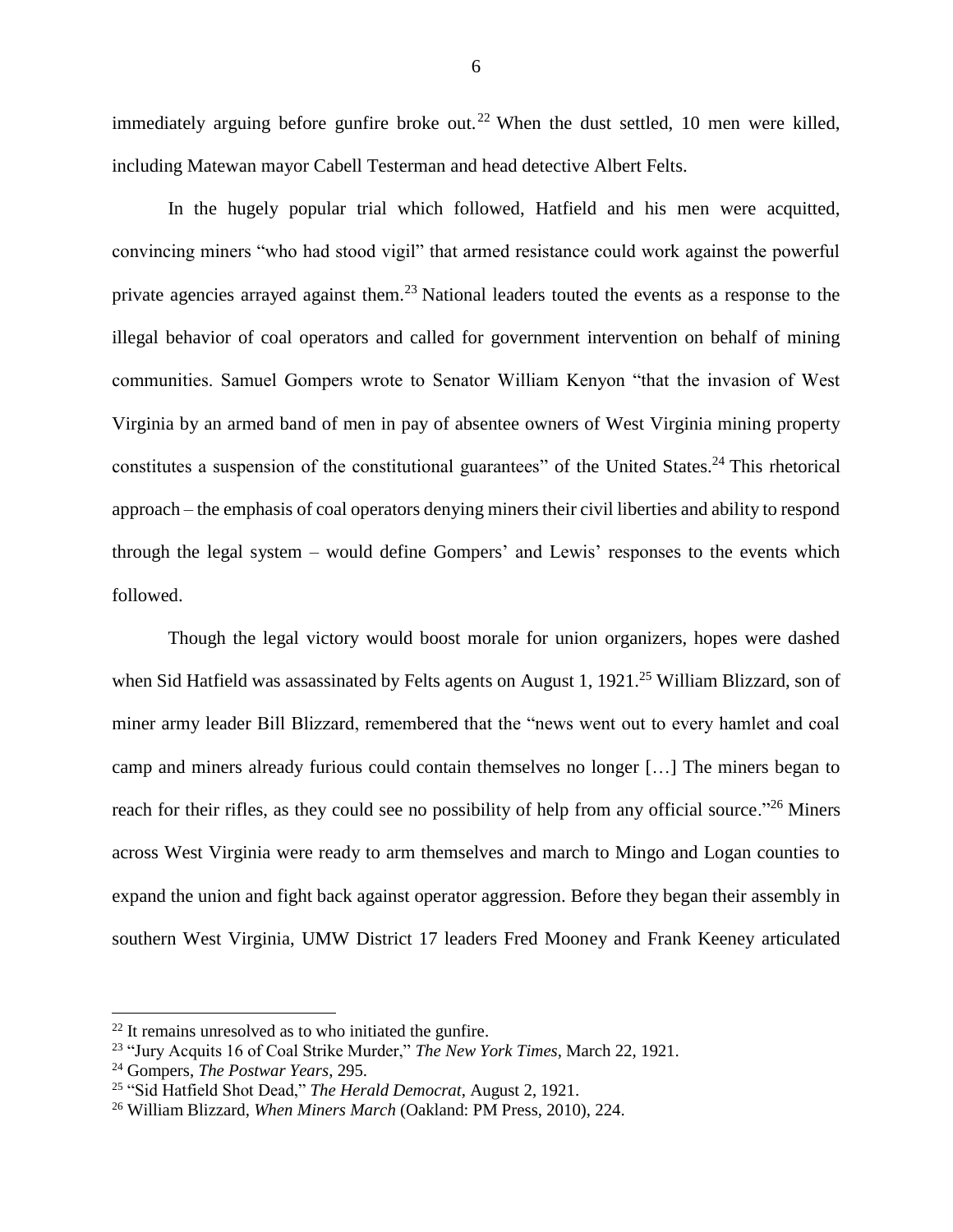seven demands, including the end of "discrimination against any employee belonging to a labor Union," the "establishment of an eight-hour day", and other reforms related to the operation of coal mines.<sup>27</sup> These demands were ignored.

In the following weeks, thousands of armed miners would organize just outside of Logan County, aiming to combat the armed guards of the coal operators, who utilized machine gun nests to hold them back from the eponymous Blair Mountain.<sup>28</sup> Travelling atop train cars, hundreds of miners "sat down on the car and had their guns holding them in their laps and they was singing that song going to hang Don Chafin on a sour apple tree."<sup>29</sup> On August  $25<sup>th</sup>$ , largely under the leadership of UMW subdistrict director Bill Blizzard, thousands of miners began their march into Logan County. A transporter of food for the miner's army felt that their goal was to organize Mingo County "and after they organized Mingo I think they'd organize Logan."<sup>30</sup> Another fighter's memories were rooted in the lived experience of miners in the region; when asked "Why did you want to fight the operators," Paul Maynard responded, "Cause they was kicking people out of their homes."<sup>31</sup>

The miner's army was widely varied in terms of age and preparation for battle. One man, recollecting his experience, remembered that "they were young and old and all nobody that could handle a gun could be of any help to try and organize that's who went along."<sup>32</sup> Another man involved in the march remembered the odd sight of "hundreds of people coming in[,] old men,

 $27$  Ibid.

<sup>28</sup> "Under Fire in Mingo War," *The Washington Times*, September 11, 1921.

<sup>&</sup>lt;sup>29</sup> Interview with Maxey Mullins. According to Mullins and others, this song was sung to the tune of "John Brown's Body".

<sup>&</sup>lt;sup>30</sup> Chris Holt, Interview with Chris Holt, interview by Dave Ferraro, n.d., West Virginia Archives, [https://archive.wvculture.org/history/labor/holtchris.pdf,](https://archive.wvculture.org/history/labor/holtchris.pdf)13-14.

<sup>&</sup>lt;sup>31</sup> Interview with Paul Maynard, 7.

<sup>&</sup>lt;sup>32</sup> Bernard Edelman, Interview with Bernard Edelman, interview by Dave Ferraro, n.d., West Virginia Archives, [https://archive.wvculture.org/history/labor/edelmanbernard.pdf,](https://archive.wvculture.org/history/labor/edelmanbernard.pdf) 3.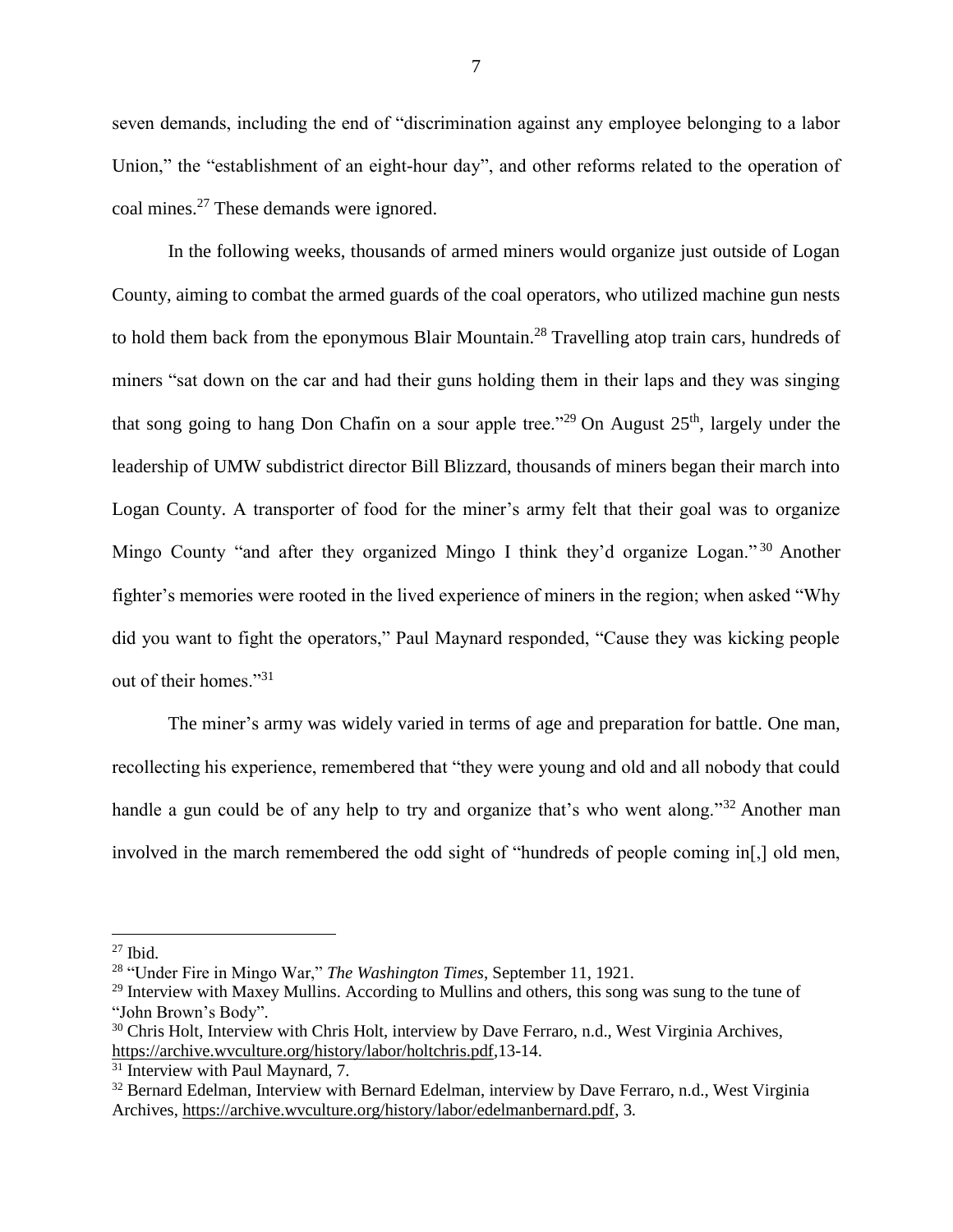young men, middle aged men, men with automatic the latest rifles that you could buy and men with old muzzle loaders."<sup>33</sup> Local resident Maxey Mullins remembered "most of these miners – a lot of them had went to service and brought back their guns with them," including her neighbor who "brought [his gun] home from service" and accidentally "shot hisself through the foot" before he could join the battle. $34$ 

The miners placed armed patrols on roads and seized "passenger trains on the Chesapeake & Ohio Railroad to transport reinforcements to their camps", ultimately capturing multiple machine gun nests and multiple Logan County deputies.<sup>35</sup> One fighter remembered stealing "this machine gun and 33,000 rounds of ammunition" from a "scab mine" and turning "it over to the Blair Mountain people where they was fighting against Logan." <sup>36</sup> Miners also used their knowledge of the land, as one man remembered, "These fellows – I knowed two of the fellows that led the gang – had knowed the woods just like a puzzle you know."<sup>37</sup> Local women served the miners as well. Miner Paul Maynard remembered "they'd lie misinform on the people to these thugs and anything. Hide the men from them."<sup>38</sup>

Days later, Sheriff Chafin struck back by ordering planes supplied by the Coal Operators Association to fly over marching miners, dropping improvised explosive devices and chemical weapons.<sup>39</sup> Obviously, this indicated technical superiority of Chafin's forces. One account of the battle noted that "of course seeing the airplane was excitement enought because most of us up here

<sup>33</sup> Interview with Chris Holt, 7.

<sup>&</sup>lt;sup>34</sup> Interview with Maxey Mullins, 4.

<sup>35</sup> "Mingo Marauders Still Menace Area," *The New York Times*, August 30, 1921.

<sup>&</sup>lt;sup>36</sup> Interview with Paul Maynard, 6.

<sup>&</sup>lt;sup>37</sup> Interview with Ronce Hunter, 6.

<sup>38</sup> Interview with Paul Maynard, 8.

<sup>&</sup>lt;sup>39</sup> "West Virginia Mine Wars: Sheriff Don Chafin," National Park Service, May 26, 2021,

[https://www.nps.gov/articles/000/sheriff-don-chafin.htm.](https://www.nps.gov/articles/000/sheriff-don-chafin.htm) Some of these bombs failed to explode and were subsequently used in the trial of Bill Blizzard as an example of coal operators' violence against miners. Blizzard and other miners would ultimately be acquitted.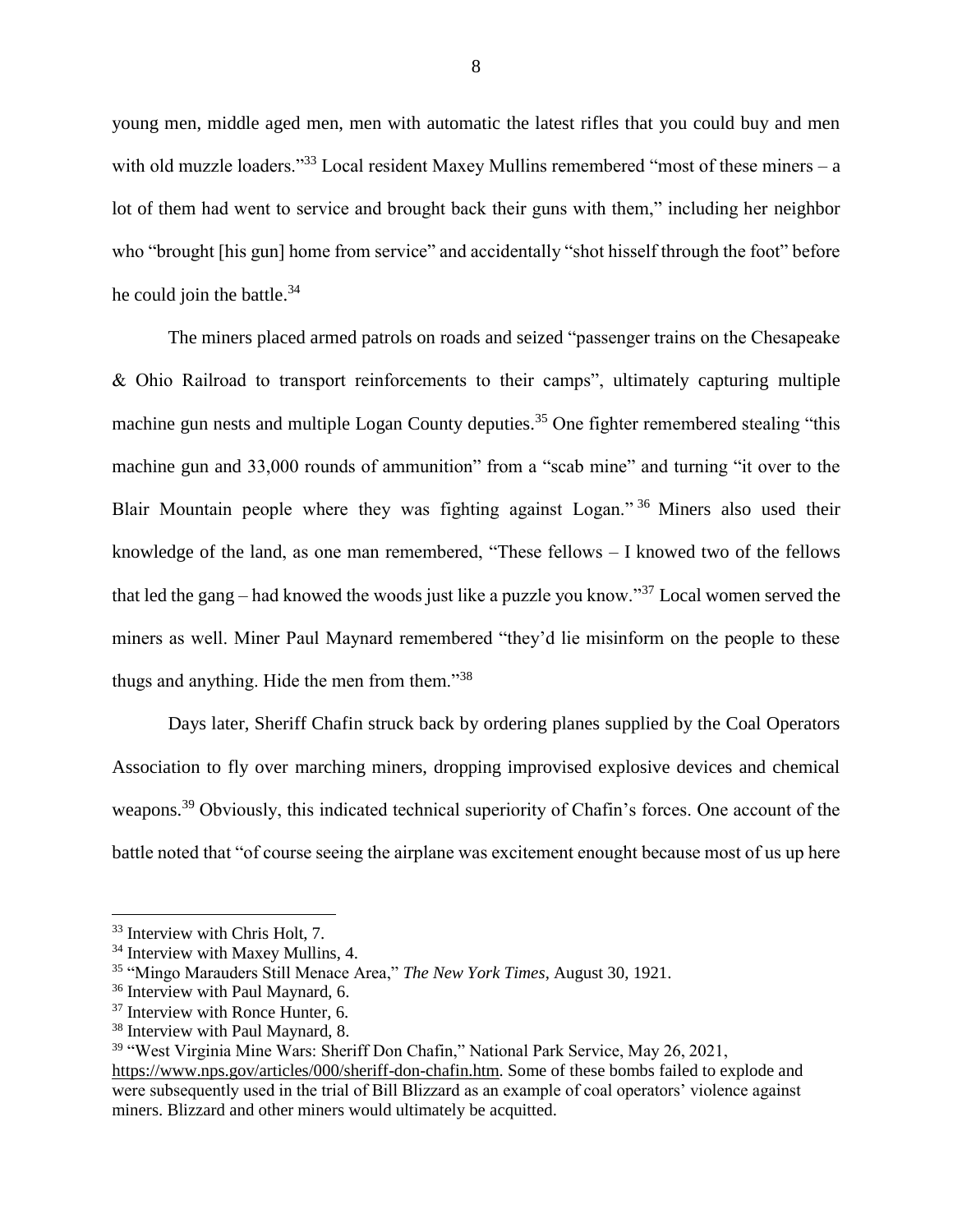had never seen one."<sup>40</sup> Modern archeological studies further display how uneven the arming of the two armies was, concluding that "the weapons used by the Logan defenders were coming from more centralized sources, such as the state government, which could draw heavily on militarysurplus weapons", whereas "the striking miners utilized a variety of weapons, many grabbing whatever old hunting rifle they had available. This accounts for why the striking miners who outnumbered the ad hoc army of defenders, were unsuccessful in taking the mountain."<sup>41</sup> As Chafin's planes dropped bombs from above, miners positioned sharpshooters to snipe enemies from the trees.<sup>42</sup> The brutality of such a battle was clear to Paul Maynard, who declared, "We used the same systems as you do in a war. It was a war."<sup>43</sup>

Battle continued to rage for a week as state and federal officials determined how to end what they described as a "civil insurrection."<sup>44</sup> To begin, government officials requested that John Lewis and other UMW leaders end the violence. However, John Lewis deflected blame for the march from his organization and instead redirected national attention on the government's failure to uphold order and contain coal operators' private armies. Published in the New York Times, Lewis claimed that "the United Mine Workers of America is in no degree responsible. The trouble is directly traceable to the continued assaults and outrages perpetrated by the armed Baldwin-Felts agents employed in such great numbers by the coal operators" and that "the lamentable breakdown of the State Government of West Virginia with its consequent failure to give protection to its citizens has indeed justified" his criticisms. Lewis crafted a specific narrative that pointed to coal

<sup>40</sup> Interview with Chris Holt, 7.

<sup>&</sup>lt;sup>41</sup> Karnes and Slifer, "The Land Will Tell the Story." For a full archeological study of the battle, consult Brandon Nida et al., "What Did the Miners See?: Archaeology, Deep Mapping, and the Battle for Blair Mountain," *West Virginia History: A Journal of Regional Studies* 12, no. 1–2 (2018): 97–120.

<sup>42</sup> *Miners' War Ends as Troops Arrive* (First National Kinograms, 1921).

<sup>43</sup> Interview with Paul Maynard, 12.

<sup>&</sup>lt;sup>44</sup> "Fighting Continues in Mountains as Federal Troops Reach Mingo; Planes Reported Bombing Miners," *The New York Times*, September 3, 1921.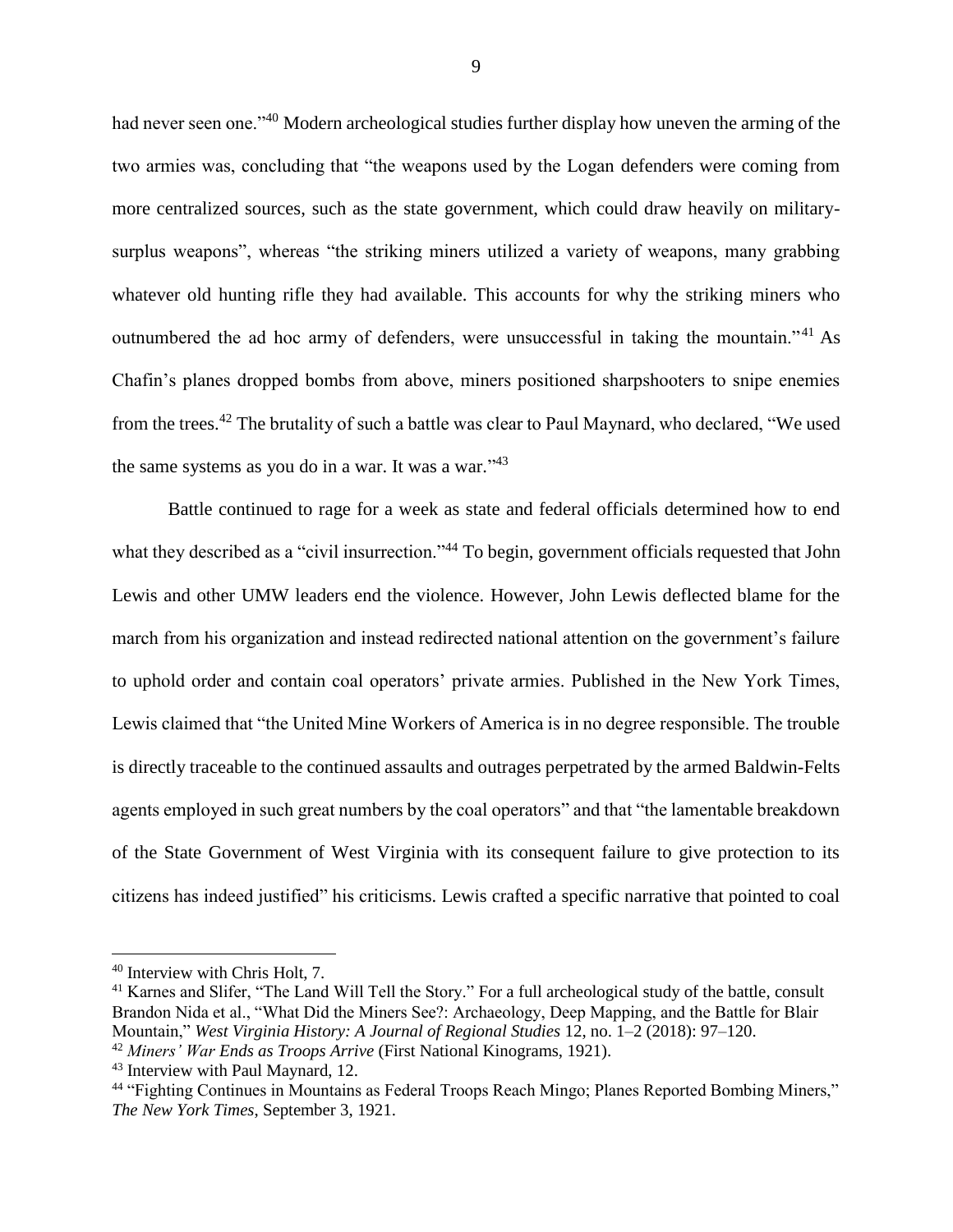operators and their private detectives as the instigators of violence, not the miners responding in self-defense. Though he urged the miners to return home, Lewis argued that violence would only end if West Virginia Governor E.F. Morgan would "compel the surrender of the Baldwin-Felts army, with all its war munitions."<sup>45</sup> As local miners waged a military battle in the hills of West Virginia, John Lewis waged a narrative battle in the popular newspapers of the day.

Ultimately, the government would take military action to compel both sides to lay down arms. On August 30, President Warren G. Harding released a proclamation commanding an end to the march and threatening the use of U.S. troops to end it by force: "I do hereby command all persons engaged in said unlawful and insurrectionary proceedings to disperse and retire peaceably to their respective abodes […] and hereafter abandon said combinations and submit themselves to the laws and constituted authorities." <sup>46</sup> Shortly after, Governor Morgan released a similar proclamation: "Whereas, United States troops have, at my request, been ordered to this State for the purpose of quelling an insurrection, the peace officers of this state are ordered to co-operate with the United States troops to the end that there may be unity of action."<sup>47</sup> It was clear to government leaders that only a United States military presence would put an end to the battle.

To that end, over 4,000 United States Army soldiers were deployed to the area under the command of World War One Veteran Brigadier General Harry Bandholtz, with the expectation that the miner "invaders will quickly disperse and return to their homes."<sup>48</sup> Further, fifteen World War One bombers were sent to fly overhead and gather intelligence on the movements of the

<sup>45</sup> "Union Chief Urges Miners to Disperse," *The New York Times*, August 31, 1921.

<sup>46</sup> Warren G. Harding, "Proclamation by President Warren G. Harding of August 30, 1921 Regarding State of Insurrection in West Virginia and Committing to Providing Military Aid," August 30, 1921, University of Charleston, [https://dla.acaweb.org/digital/collection/Charleston/id/6.](https://dla.acaweb.org/digital/collection/Charleston/id/6)

<sup>&</sup>lt;sup>47</sup> "Fighting Continues in Mountains as Federal Troops Reach Mingo; Planes Reported Bombing Miners." <sup>48</sup> Ibid.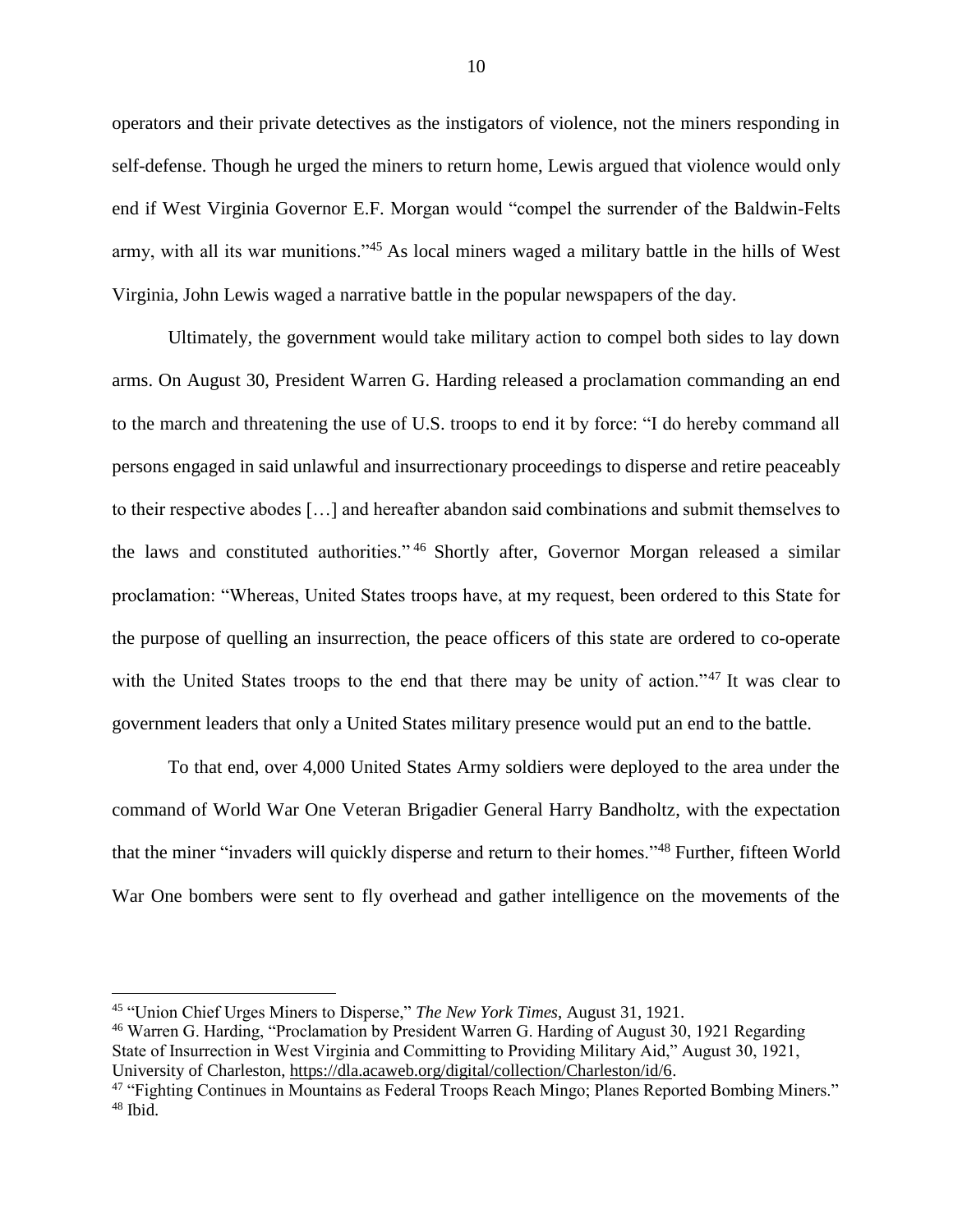armies of coal operators and miners.<sup>49</sup> Unfortunately, while flying through a storm, Lieutenant Harry L. Speck's plane crashed, killing four of the five members on board – the only federal casualties of the battle.<sup>50</sup>

With Army troops officially entering the area on September 3, large-scale fighting concluded on September 5, 1921. It is likely that the presence of United States troops signaled to marching miners that the government had heard their demands and was willing to establish constitutional law in a seemingly lawless region. A driver for the miners argued that "my opinion is [the miners] were glad to see it happen. […] There was a big lot a laughin and hollerin and a hoopin and so on."<sup>51</sup> In theory, the arrival of United States soldiers meant the arrival of fair legal proceedings – without them, miners "had no laws. For the company that was the law. They didn't get you a judge or a prosecuting attorney. You just done what they wanted you to do. […] Wasn't no freedom."<sup>52</sup> On a more tangible level, the miners probably felt that their limited resources and mixed-quality weapons were no match for the high-grade weaponry of the coal operators' private armies, much less the strength of the United States military. However, modern historians believe that the miner's army "was on the brink of victory with operators desperately calling for federal intervention."<sup>53</sup> One deputy sheriff and ex-prisoner of the miner's army noted that "quite a number of [the miners] were ex-soldiers," hinting that perhaps the miners were unwilling to fire upon fellow servicemembers.<sup>54</sup> For example, Freeland Brown, a miner who joined the strike because

 $49$  Ibid.

<sup>50</sup> "Plane Survivor Improves," *The New York Times*, September 7, 1921.

<sup>51</sup> Interview with Chris Holt, 16.

<sup>52</sup> Interview with Paul Maynard, 25-26.

<sup>53</sup> Wess Harris, "What If We Really Won the Battle of Blair Mountain?" *Appalachian Heritage*, 2011, 88. <sup>54</sup> "Miners Give Up Fight; Soldiers Cover District," *New York Tribune*, September 5, 1921, Library of Congress.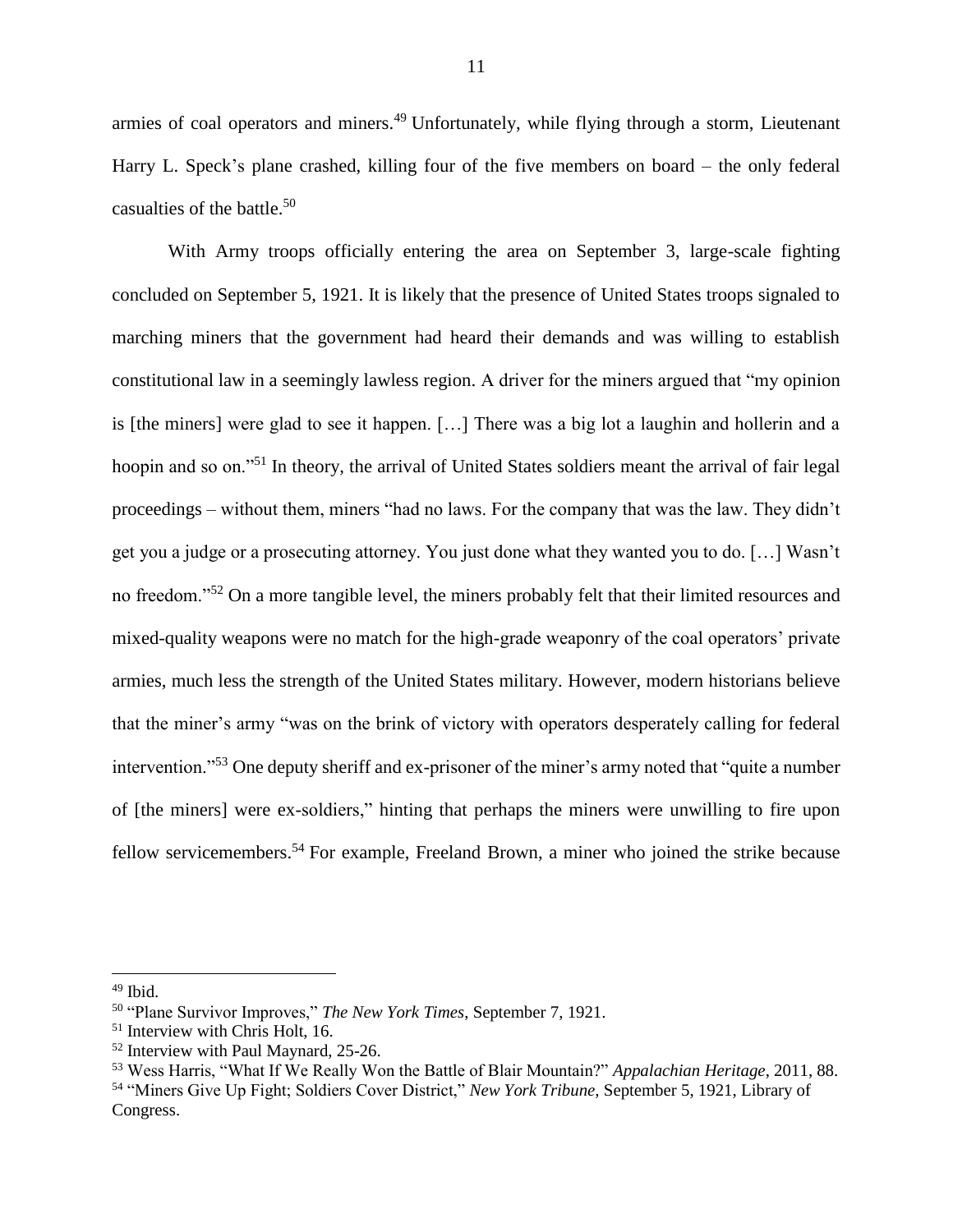"they needed our help," borrowed a pistol his uncle had gotten during military service during World War One.<sup>55</sup> Regardless of the reason, miners ended their fighting as troops arrived.

As the miners returned to their homes across the region, they either turned in their weapons, or, fearing that conflict had not truly ended, hid them throughout the creeks and hollows of the mountains.<sup>56</sup> One man, reflecting on his experience of the battle as a child, remembered that "they guns were hid in trees [and] they were hid under leaves anything that they could dispose of."<sup>57</sup> Another recalled that "during the next month or two there was maybe a hundred or two hundred guns found out in the woods hid under a log or under a pile of leaves and so on."<sup>58</sup> By October 1921, the Battle for Blair Mountain was over, leaving the wilderness of Logan and Mingo counties scattered with bullets, hidden weapons, and dozens of men killed and wounded.<sup>59</sup>

Determinations of what the battle had accomplished began with national leaders articulating what was needed for long-standing change. Samuel Gompers focused on private companies being more powerful than the government and thus unimpeded from trampling worker's rights. In the aftermath of the battle, he argued that "West Virginia officials, servile and supine, abdicated and gave way to the corporations. [The officials] disgraced the state, flaunted democracy and made the administration of civil law in an orderly, constitutional manner a

<sup>55</sup> Freeland Brown, Interview with Freeland Brown, interview by Dave Ferraro, n.d., West Virginia Archives, [https://archive.wvculture.org/history/labor/brownfreeland.pdf,](https://archive.wvculture.org/history/labor/brownfreeland.pdf) 5.

<sup>&</sup>lt;sup>56</sup> Hidden weapons and discarded bullet casings have provided historical archeologists with an exceptional collection of artifacts from the Battle for Blair Mountain. These artifacts are leading to more accurate understandings of the geography of the battle.

<sup>57</sup> Interview with Bernard Edelman, 1.

<sup>58</sup> Interview with Chris Holt, 15.

<sup>&</sup>lt;sup>59</sup> The official death toll of the Battle for Blair Mountain remains uncertain. Historian Lon Savage estimates the number was four miners and 14 deputies in Lon Savage, *Thunder in the Mountains: The West Virginia Mine War 1920-1921* (Pittsburgh: University of Pittsburgh Press, 1990), 47. Don Chafin is noted by James Green as having killed fifty miners in Green, *The Devil Is Here in These Hills*, 405. Historian Robert Shogan numbers the dead at between 20 and 50 in Shogan, *The Battle of Blair Mountain.*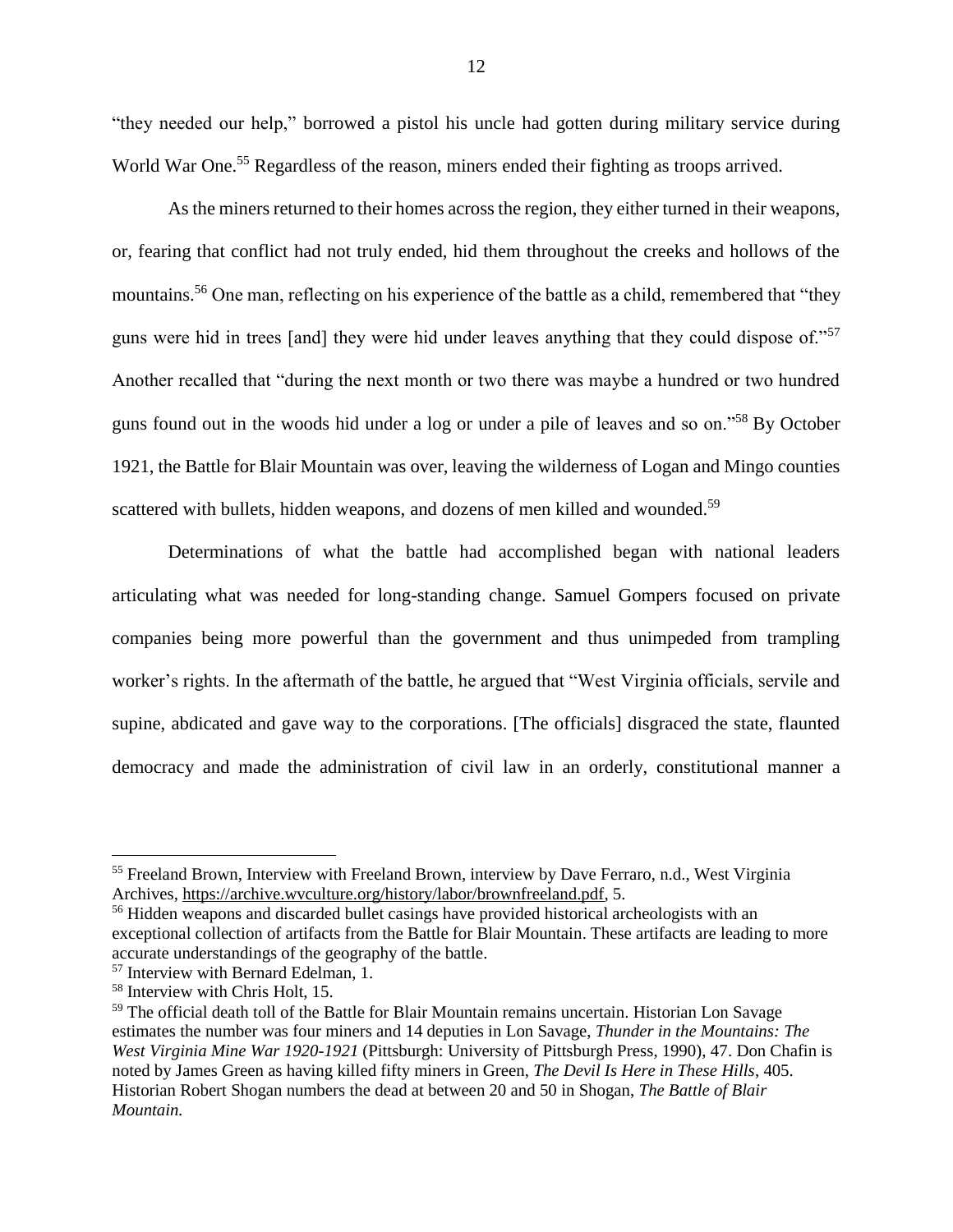remembrance of the past." For Gompers, the battle would be worth it only if "the deep causes of the resentment and protest" were removed.<sup>60</sup>

Ultimately, these deep causes were never addressed by any level of government. Though no miner was ever indicted for fighting at Blair Mountain, Don Chafin and his men were never even charged. And while "the union workers who fought on Blair Mountain believed they had achieved a political victory in their long struggle," no federal or state action was taken to ensure that mine conditions, wages, or legal procedures would improve.<sup>61</sup> It is likely that the Harding administration's failure to meaningfully address or even investigate the "civil insurrection" at Blair Mountain was because of "close ties between West Virginia coal operators and Republican office holders."<sup>62</sup> Thus, the Battle for Blair Mountain did not lead to any significant change in government policy.

Neither would the coal companies consider UMW demands after the battle, as evidenced by "the definite refusal of the mine operators to deal with the United Mine Workers" in October 1921.<sup>63</sup> To make matters worse, the post-war economic factors which had reduced the value of soft coal in the face of oil and gas industries continued to threaten the coal industry nationwide. The UMW's failure to achieve much of anything beyond national attention during the battle accelerated existing trends of union shrinkage. Within the region, "membership tumbled from 50,000 to a few hundred while nationally the UMW's membership declined from about 600,000 to fewer than 100,000 by the end of the decade." Likewise, Samuel Gomper's AFL saw 25% of its total membership fade away.<sup>64</sup> It would not be until President Franklin Roosevelt's "New Deal"

<sup>60</sup> "Gompers Lays Mingo Strife to 'Garyism,'" *The New York Times*, September 5, 1921.

<sup>61</sup> Green, *The Devil Is Here in These Hills*, 282.

<sup>62</sup> Ibid., 284.

<sup>63</sup> "Mines Reject Peace Plan," *New York Tribune*, October 28, 1921, Library of Congress.

<sup>64</sup> Shogan, *The Battle of Blair Mountain*, 219.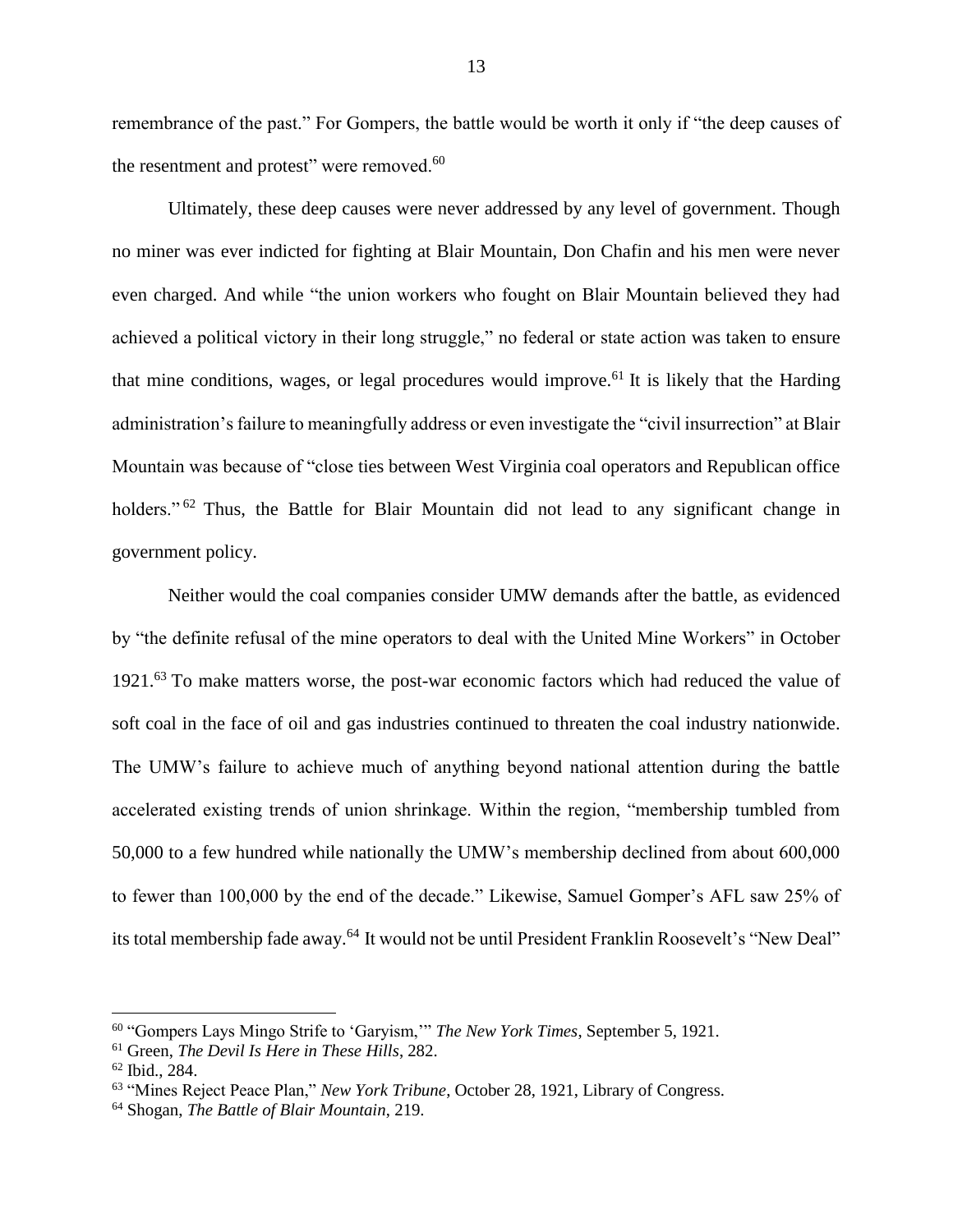agenda that meaningful reform to mine labor was meaningfully reformed and the UMW, under John Lewis' leadership, would rise to strength once again.

For those who fought it, the legacy of the battle amounted to little. One man from the area remembered, "it wasn't very much said about it after the[y] had those trials but they amounted to nothing and they were not held here so really much wasn't said about em in Logan."<sup>65</sup> Another, Chris Holt, felt that while the union lost in the short term, they benefitted overall: "And after that mine wars so called mine war the union got disrupt and the union was disband. […] We lost from this section. On the other hand I think maybe I think the publicity and the plight of the miners in the non-union sections I think that ought to have been worth something."<sup>66</sup>

Holt's point is perhaps the most accurate assessment of the battle's legacy. It correctly reflects the weakening of the mine unions, but also points to a growing public awareness of the struggles of American miners. In his discussion of the battle, John Lewis noted that the events in Logan and Mingo County were "typical of the extreme inaccessibility and isolation of these mining villages. Added to all the squalor elsewhere, is the loneliness and sense of helpless subjection to the great corporate powers which have fastened their grip on these little valleys and gorges, threaded by little railroads that the average American never sees."<sup>67</sup> That newspapers covered the events of Blair Mountain so heavily certainly brought attention to the tense situation in mining country. Documentary photographers like Lewis Hines and Doris Ulmann brought images of Appalachia and miners to the American public, who for the first time could see and empathize with Lewis' isolated villagers.<sup>68</sup> As Americans became more aware of the issues facing mining

<sup>65</sup> William Harvey, Interview with William Harvey, interview by Dave Ferraro, n.d., West Virginia Archives, [https://archive.wvculture.org/history/labor/harveywilliam.pdf,](https://archive.wvculture.org/history/labor/harveywilliam.pdf) 8.

<sup>66</sup> Interview with Chris Holt, 20-21.

<sup>67</sup> Lewis, *The Miners' Fight*, 170-171.

<sup>68</sup> On Lewis Hines, consult "Child Labor, Pennsylvania Coal Mines Gallery," Yale University Energy History, accessed April 26, 2022, [https://energyhistory.yale.edu/library-item/child-labor-pennsylvania-](https://energyhistory.yale.edu/library-item/child-labor-pennsylvania-coal-mines-gallery)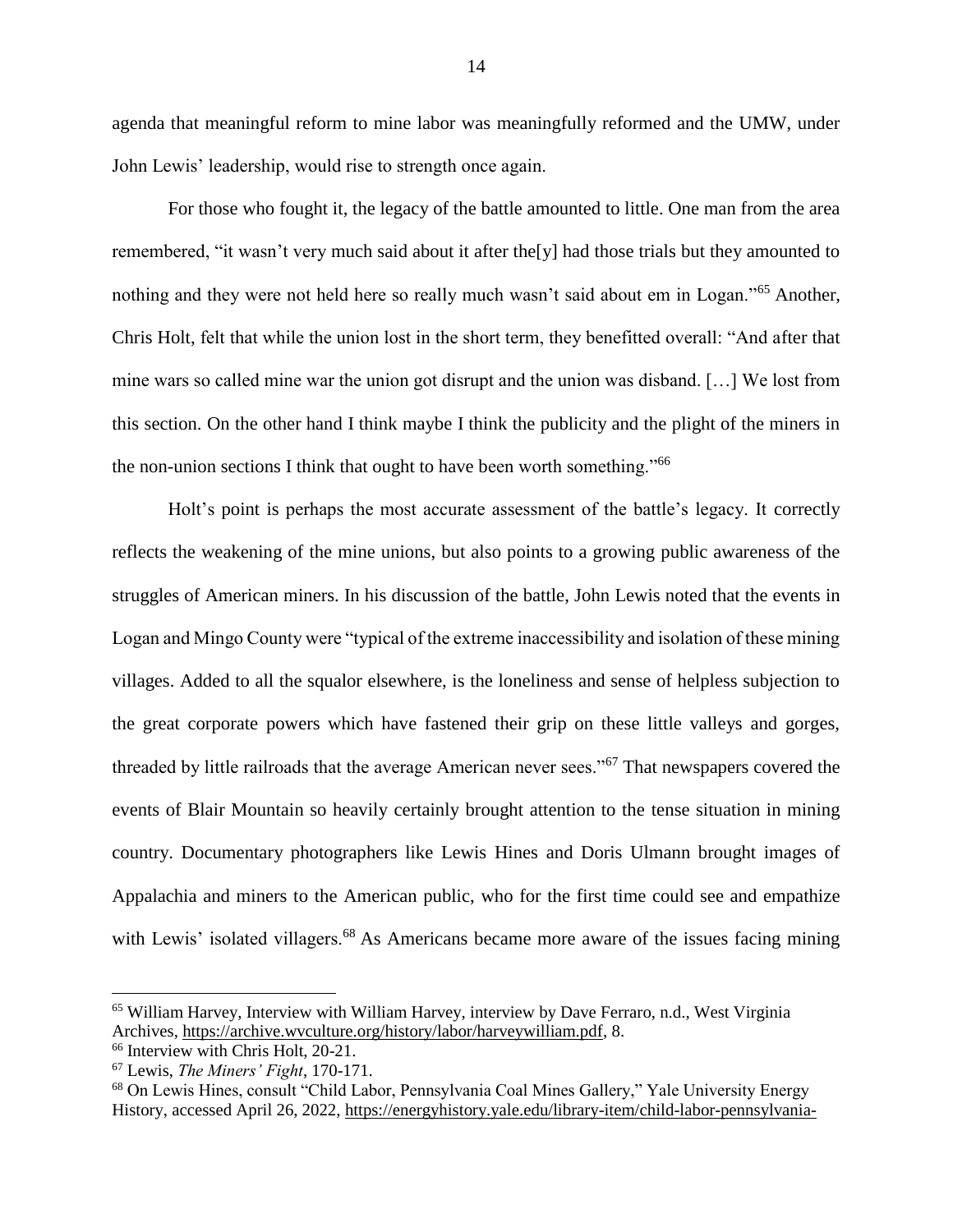communities, President Roosevelt was able to pass the National Industrial Recovery Act which reinvigorated the labor movement in decades to come.<sup>69</sup> As one popular song, introduced before John Lewis' speech at a 1935 Labor Day Celebration rhymed, "President Roosevelt is a friend to the laborin' men // Gives us the right to organize an' be real union men."<sup>70</sup>

Thus, the Battle for Blair Mountain was the product of long-term maltreatment of mine laborers across the nation. Labor unions like the AFL and the UMW, in their fight against coal operators and industrial giants, pushed as hard as they could within the anti-union environment of the postwar era. When individuals, responding to personal injustices because of their union involvement, felt that there was no longer any protection or recourse under the law, they took matters into their own hands and began an armed rebellion that forced coal companies, local leaders, and even the President of the United States of America to respond. In doing so, they failed to immediately resolve the economic and social issues which led to the battle. However, the national attention which the struggle garnered would pay dividends in the decades to come, as the American public finally understood and began to rectify the horrors experienced by the miners of Mingo and Logan counties. By using the voices of both national labor leaders and the forgotten Appalachians who experienced the fighting firsthand, the necessity, challenge, and legacy of the Battle for Blair Mountain is more fully revealed.

[coal-mines-gallery.](https://energyhistory.yale.edu/library-item/child-labor-pennsylvania-coal-mines-gallery) On Doris Ulmann, consult Melissa McEuen, "Documentarian with Props: Doris Ulmann's Vision of an Ideal America," in *Seeing America: Women Photographers Between the Wars* (Lexington: University Press of Kentucky, 2000).

<sup>&</sup>lt;sup>69</sup> Though Roosevelt's New Deal legislation would improve the working conditions of miners and spark a new growth in miner's unions, the relationship between Roosevelt and Lewis was often antagonistic. Lewis could aptly be described as a thorn in Roosevelt's side throughout his presidency, most notably for his anti-war rhetoric and strikes during World War Two, as documented in Melvyn Dubofsky, "John L. Lewis and American Isolationism," in *Three Faces of Midwestern Isolationism*, ed. John Schacht (Iowa City: The Center for the Study of the Recent History of the United States, 1981).

<sup>70</sup> George Korson, *Coal Dust on the Fiddle: Songs and Stories of the Bituminous Industry* (Philadelphia: University of Pennsylvania Press, 1943), 311.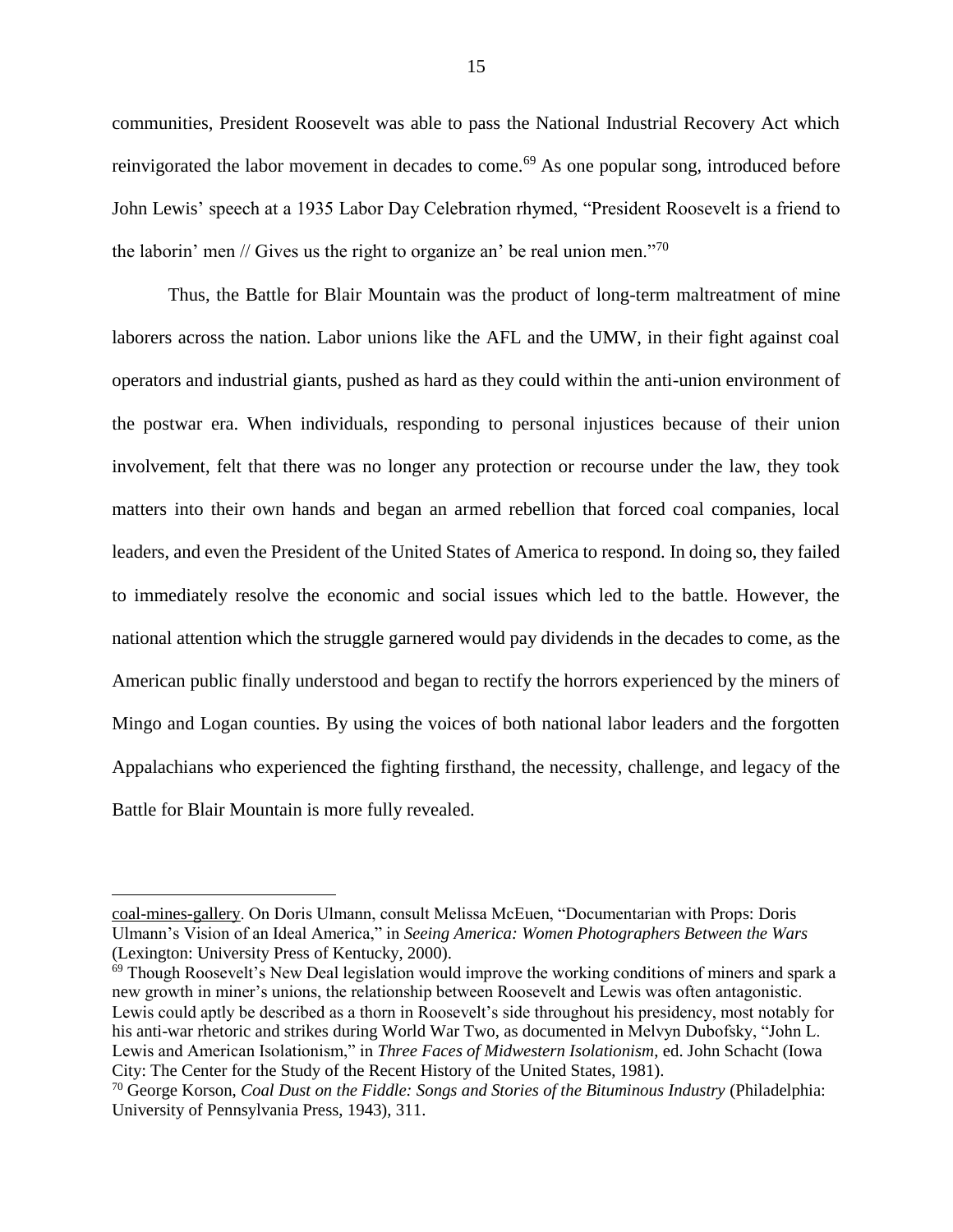#### Bibliography

The New York Times. "Army Fliers Fall in West Virginia." September 4, 1921, sec. 1.

Yale University Energy History. "Arthur Kilgore Mine Scrip Collection." Accessed April 26, 2022.

[https://energyhistory.yale.edu/library-item/arthur-kilgore-mine-scrip-collection.](https://energyhistory.yale.edu/library-item/arthur-kilgore-mine-scrip-collection)

"Blank Coal Labor Contract, 1920s," 1920s. West Virginia Archives, Logan Coal Operators Association Collection.

Blizzard, William. *When Miners March*. Oakland: PM Press, 2010.

- Bowden, Witt. "War and Postwar Wages, Prices, and Hours, 1914-23 and 1939-44: Part 1. Comparisons of World Wars I and II." *Monthly Labor Review* 61, no. 4 (October 1945): 613–23.
- Brown, Freeland. Interview with Freeland Brown. Interview by Dave Ferraro, n.d. West Virginia Archives. [https://archive.wvculture.org/history/labor/brownfreeland.pdf.](https://archive.wvculture.org/history/labor/brownfreeland.pdf)
- Yale University Energy History. "Child Labor, Pennsylvania Coal Mines Gallery." Accessed April 26, 2022. [https://energyhistory.yale.edu/library-item/child-labor-pennsylvania-coal-mines](https://energyhistory.yale.edu/library-item/child-labor-pennsylvania-coal-mines-gallery)[gallery.](https://energyhistory.yale.edu/library-item/child-labor-pennsylvania-coal-mines-gallery)
- Dave, Bailey, and Dewey Gunnoe. Coal Company Violence Against Union Organizers in the 1920s. Interview by Mary Hufford. Audio Recording, 1996. Library of Congress. [https://www.loc.gov/item/cmns001904/.](https://www.loc.gov/item/cmns001904/)
- Dubofsky, Melvyn. "John L. Lewis and American Isolationism." In *Three Faces of Midwestern Isolationism*, edited by John Schacht. Iowa City: The Center for the Study of the Recent History of the United States, 1981.
- Dubofsky, Melvyn, and Warren Van Tine. *John Lewis: A Biography*. New York: The New York Times Book Company, 1977.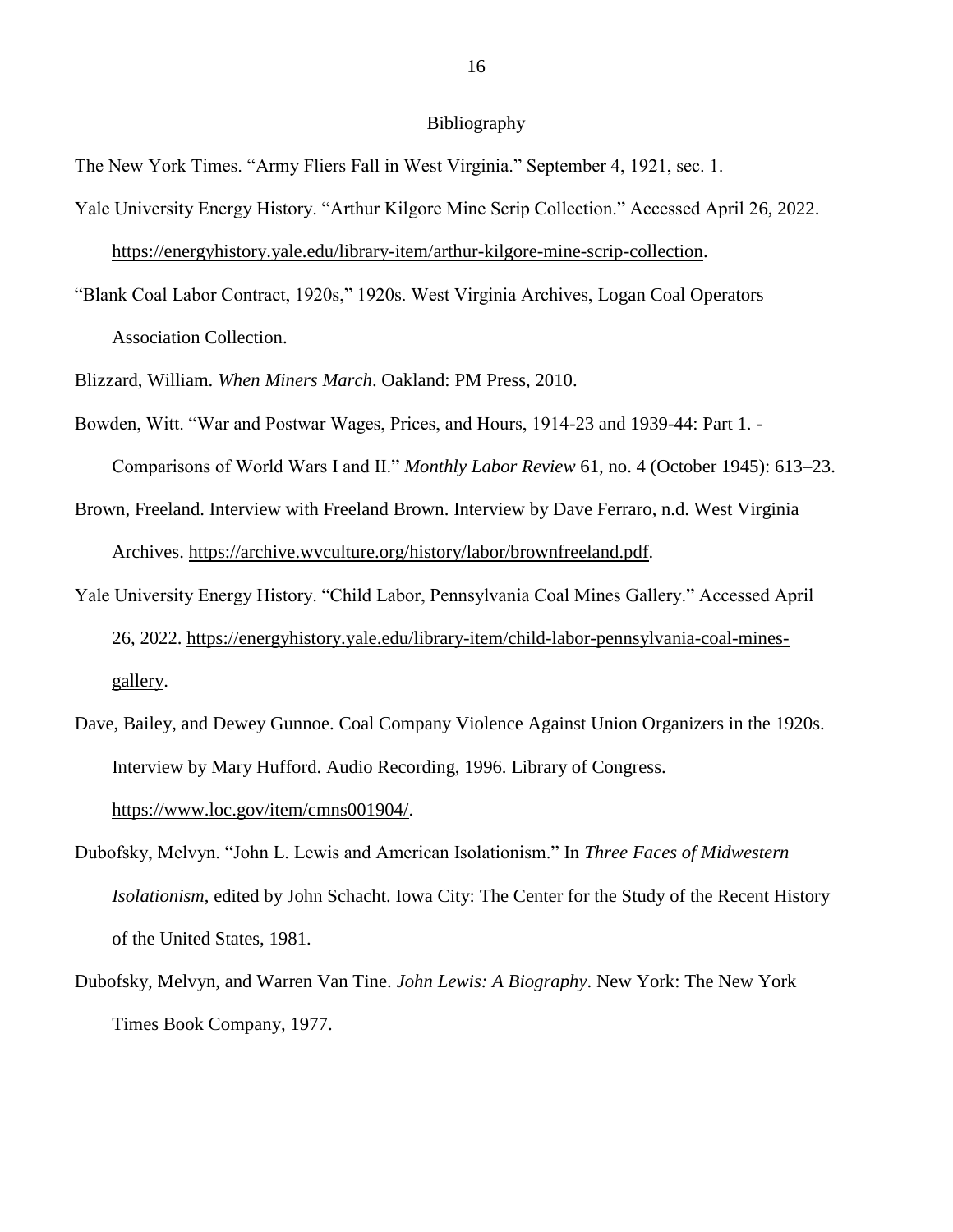- Edelman, Bernard. Interview with Bernard Edelman. Interview by Dave Ferraro, n.d. West Virginia Archives. [https://archive.wvculture.org/history/labor/edelmanbernard.pdf.](https://archive.wvculture.org/history/labor/edelmanbernard.pdf)
- The New York Times. "Fighting Continues in Mountains as Federal Troops Reach Mingo; Planes Reported Bombing Miners." September 3, 1921.

The New York Times. "Gompers Lays Mingo Strife to 'Garyism.'" September 5, 1921.

- Gompers, Samuel. *The Postwar Years 1918-21*. Vol. 11. The Samuel Gompers Papers. Urbana: University of Illinois Press, 2009.
- Green, James. *The Devil Is Here in These Hills: West Virginia's Coal Miners and Their Battle for Freedom*. New York: Atlantic Monthly Press, 2015.
- Harding, Warren G. "Proclamation by President Warren G. Harding of August 30, 1921 Regarding State of Insurrection in West Virginia and Committing to Providing Military Aid," August 30, 1921. University of Charleston. [https://dla.acaweb.org/digital/collection/Charleston/id/6.](https://dla.acaweb.org/digital/collection/Charleston/id/6)

Harris, Wess. "What If We Really Won the Battle of Blair Mountain?" *Appalachian Heritage*, 2011.

Harvey, William. Interview with William Harvey. Interview by Dave Ferraro, n.d. West Virginia

Archives. [https://archive.wvculture.org/history/labor/harveywilliam.pdf.](https://archive.wvculture.org/history/labor/harveywilliam.pdf)

Holt, Chris. Interview with Chris Holt. Interview by Dave Ferraro, n.d. West Virginia Archives. [https://archive.wvculture.org/history/labor/holtchris.pdf.](https://archive.wvculture.org/history/labor/holtchris.pdf)

Hunter, Ronce. Interview with Ronce Hunter. Interview by Dave Ferraro, n.d. West Virginia Archives. [https://archive.wvculture.org/history/labor/hunterronce.pdf.](https://archive.wvculture.org/history/labor/hunterronce.pdf)

The New York Times. "Jury Acquits 16 of Coal Strike Murder." March 22, 1921.

Karnes, Ethan, and Shaun Slifer. "The Land Will Tell the Story: Beneath the Soil of Blair Mountain." Beneath the Soil of Blair Mountain. Accessed April 26, 2022.

[https://storymaps.arcgis.com/stories/9aff728b3785441aa512f0adf4286b3d.](https://storymaps.arcgis.com/stories/9aff728b3785441aa512f0adf4286b3d)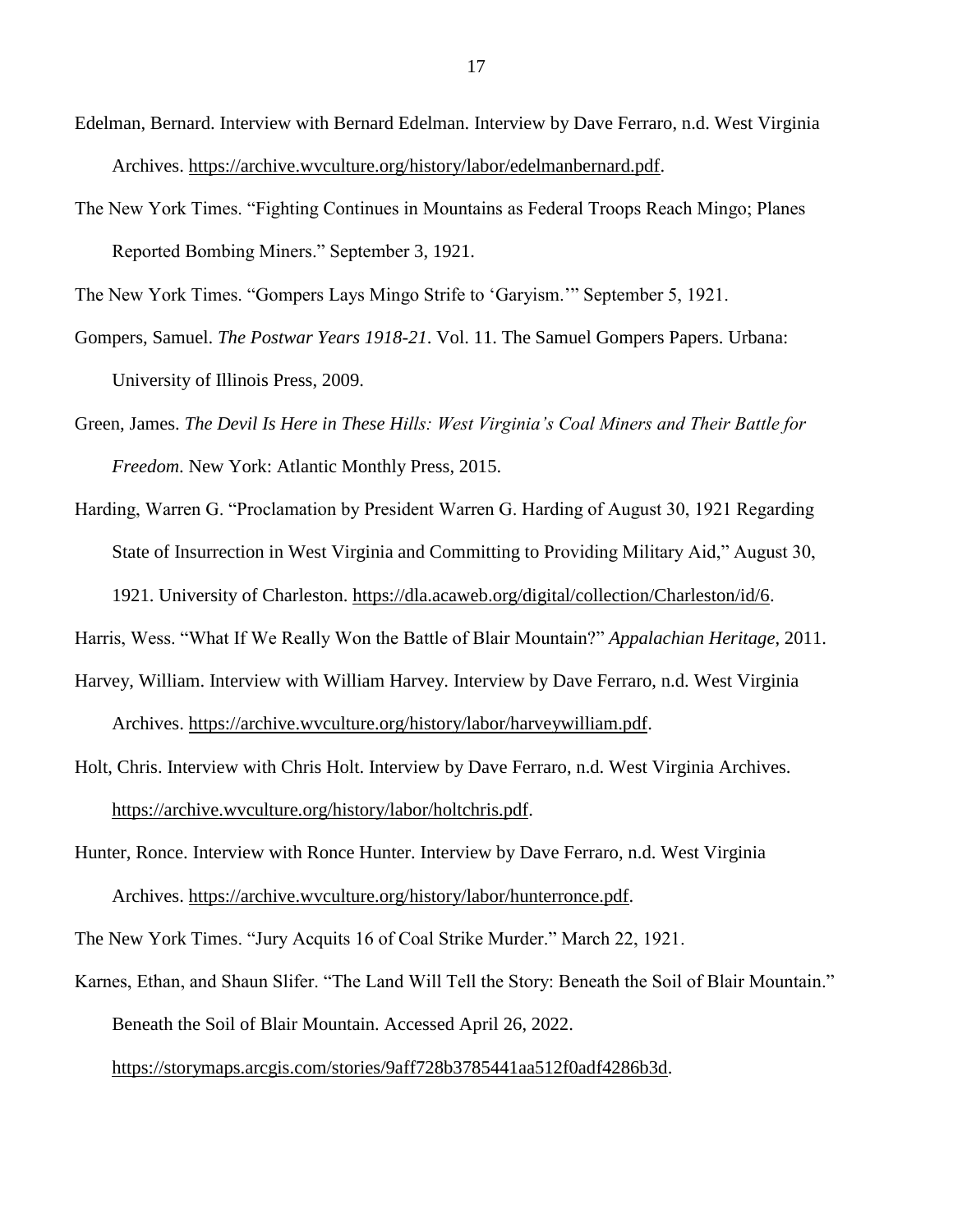Kenyon, William. West Virginia Coal Fields, § Committee on Education and Labor (1921).

- Korson, George. *Coal Dust on the Fiddle: Songs and Stories of the Bituminous Industry*. Philadelphia: University of Pennsylvania Press, 1943.
- Lewis, John. *The Miners' Fight for American Standards*. Indianapolis: The Bell Publishing Company, 1925.
- Maynard, Paul. Interview with Paul Maynard. Interview by Beth Nogay, n.d. West Virginia Archives. [https://archive.wvculture.org/history/labor/maynardpaul.pdf.](https://archive.wvculture.org/history/labor/maynardpaul.pdf)
- McEuen, Melissa. "Documentarian with Props: Doris Ulmann's Vision of an Ideal America." In *Seeing America: Women Photographers Between the Wars*. Lexington: University Press of Kentucky, 2000.
- New York Tribune. "Miners Give Up Fight; Soldiers Cover District." September 5, 1921. Library of Congress.

*Miners' War Ends as Troops Arrive*. First National Kinograms, 1921.

New York Tribune. "Mines Reject Peace Plan." October 28, 1921. Library of Congress.

The New York Times. "Mingo Marauders Still Menace Area." August 30, 1921.

Mullins, Maxey. Interview with Maxey Mullins. Interview by Dave Ferraro, n.d. West Virginia

Archives. [https://archive.wvculture.org/history/labor/mullinsmaxey.pdf.](https://archive.wvculture.org/history/labor/mullinsmaxey.pdf)

Nida, Brandon, Trevor Harris, A. Rochelle Williams, and Lou Martin. "What Did the Miners See?: Archaeology, Deep Mapping, and the Battle for Blair Mountain." *West Virginia History: A Journal of Regional Studies* 12, no. 1–2 (2018): 97–120.

The New York Times. "Plane Survivor Improves." September 7, 1921.

Pugh, Herman. "Statement of John Brown, in Re: Invasion of Logan County by Miners." Herman N. Pugh Shorthand Reporting, October 1921. Radford University Collections, William C. and Bill